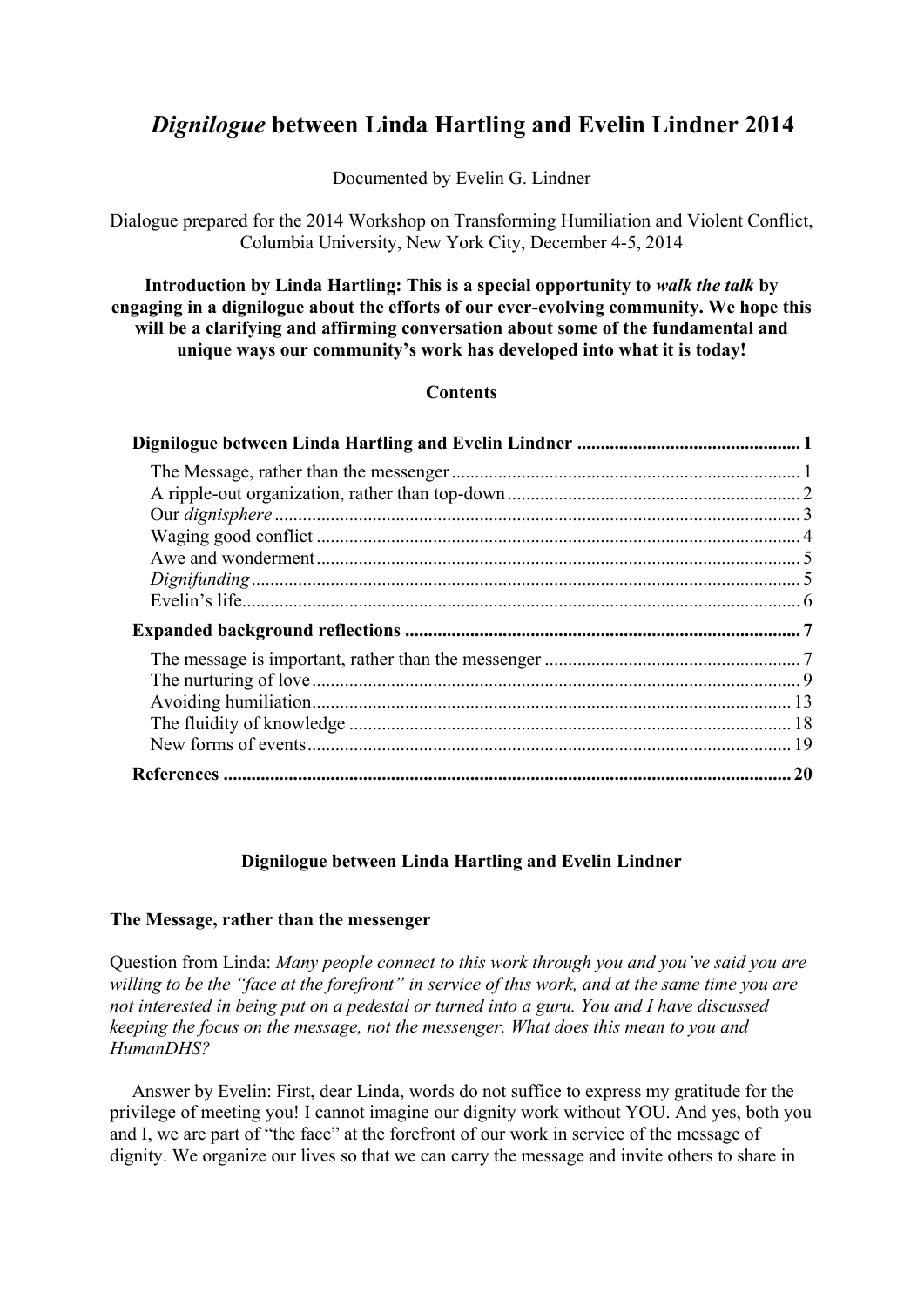it. Being put on a pedestal would turn us into objects, rather than what we are and want to be, namely, "gardeners of dignity" looking for other gardeners.

Working in service of a shared message is what is important. It is the message that counts rather than the messenger, the message of dignity, and the message of being aware of humiliation as a violation of dignity. Let me illustrate this with a little example: Imagine, a fire broke out and Linda and I pointed at the fire and called out: "fire!" It would make us very unhappy if the reaction were to simply look at us and expect that we extinguish the fire alone. Our aim is that everybody joins us in attending to the fire, rather than standing back or standing by.<sup>1</sup>

The best "applause" we can imagine for our efforts is when others contribute to the dignity work waiting to be done in this world. It is a great joy to be together in our global dignity movement with so many who do this, who have heard the message, who are beacons of dignity, who are Mandelas. We wish to applaud all of you!

As you know, our Human Dignity and Humiliation Studies work is an unpaid labor of love to which many contribute. Without Michael Britton and Uli Spalthoff, for instance, we could not imagine our global outreach, and without Tonya Hammer and Phil Brown, we could not imagine our annual Workshop on Transforming Humiliation and Violent Conflict at Columbia University.

# <span id="page-1-0"></span>**A ripple-out organization, rather than top-down**

Question from Linda: *We have evolved away from the traditional top-down, ego-building, empire-building organizational structure and moved toward a more ecological, ripple-out network. This means we are less interested in "controlling the organization" and more interested in "unfolding the organization," in creating conditions for people from all backgrounds and all walks of life to participate and engage.*

*From the outside, sometimes people think we don't know how to organize our community because we don't follow a traditional institutionalized structure. What do you say to people who assume we should be following a conventional organizational path?*

Answer by Evelin: Yes, we have seen it happen in conventional non-profit organizations, how good intentions can go bad. We are intentionally moving into a new direction. By now, we define ourselves as a movement, rather than an institution, a movement that is part of a globally emerging dignity awareness. Another way to think of our movement is that it is the trunk of a tree that is connected at its roots with other trees in a "forest of dignity." We offer our loving support as much as we can to strengthen our connections with other trees, and to invite like-minded people to create their own "branches" and "leaves" on our tree trunk, by drawing on their own areas of interest, passion, and concern. Like the mighty California Redwoods, we grow because our roots are all connected in mutual support.

Anthropologist Alan Page Fiske found that people, most of the time and in all cultures, use just four elementary and universal forms or *relational models* for organizing most aspects of sociality.<sup>2</sup> These models are: (1) communal sharing, (2) authority ranking, (3) equality matching, and (4) market pricing. Good quality family life is informed by communal sharing, and this is the model we wish to emphasize, the model where "all give what they can, and receive what they need." Trust, love, care, and intimacy can prosper in this context.

Authority ranking involves asymmetry among people who are ordered along vertical hierarchical social dimensions. In our dignity work, we wish to be gardeners of dignity, like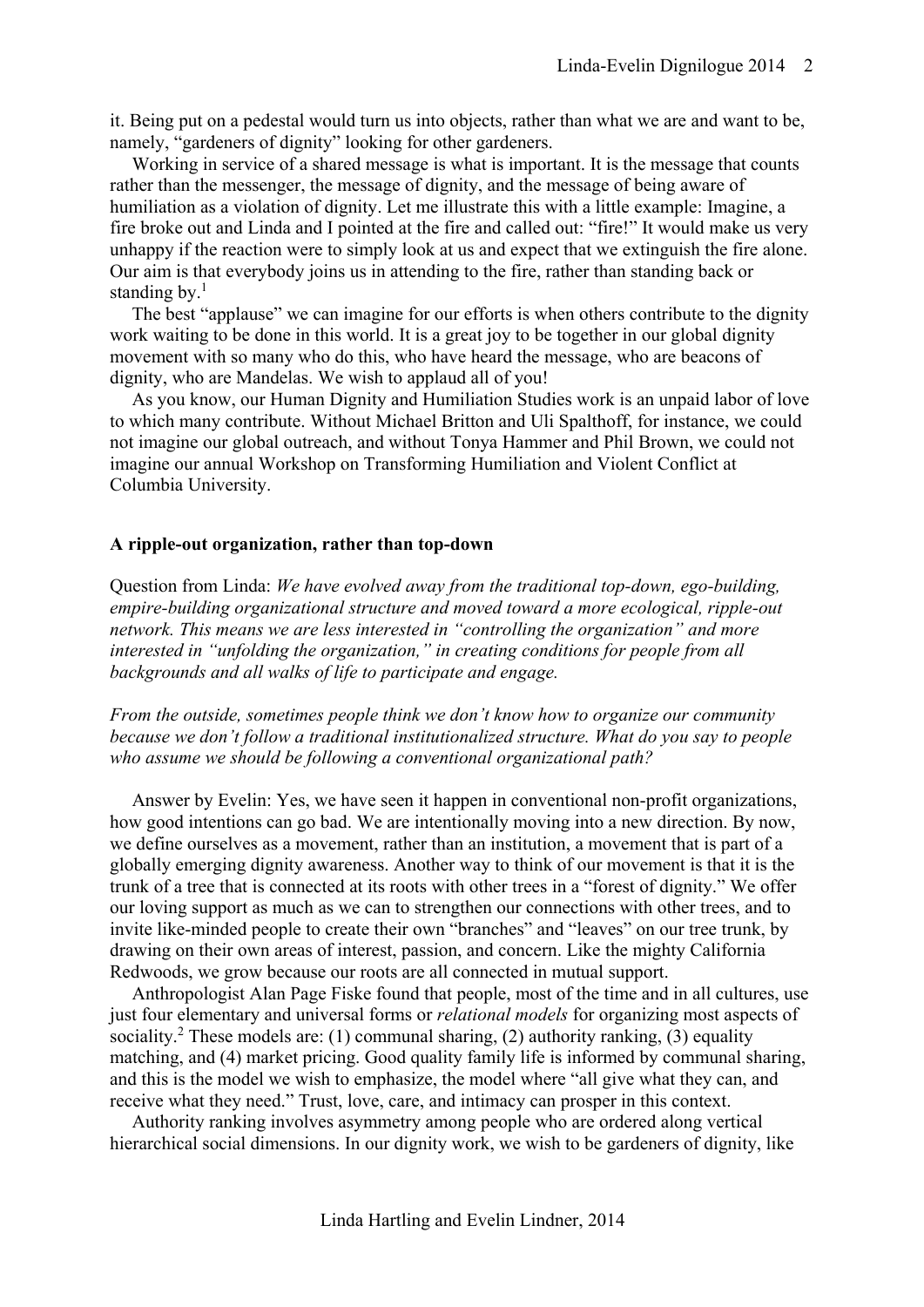good parents, rather than gurus or authoritarian leaders. Equality matching implies a model of balance such as taking turns, for instance, in car pools or babysitting cooperatives, while market pricing builds on a model of proportionality with respect to ratios and rates. The latter two models impoverish social relationships if given priority to, if given space to dominate the first.

We emphasize the first model, are cautious with the second, and extremely cautious with the latter two models. Our "input" of love needs to be unconditional – if it is conditional on its reciprocation, it will produce only a downhill degradation of our relationships. If we only add fuel when the scenery is nice, we will soon be at a standstill. Only after we have put in lots of hard work and lots of resources can we enjoy a world filled with the nice view of love, which comes to us as a bonus.

# <span id="page-2-0"></span>**Our** *dignisphere*

Question from Linda: *One of our most radical notions in HumanDHS is "putting relationships first." This is not about being nice or just getting along with others, it is more about creating the conditions of growing the work by supporting the growth of all involved.*

## *What does this radically relational approach mean to you?*

Answer by Evelin: In my book on gender, humiliation, and global security, $3$  I have developed the concept of *Big Love*, of a social glue of *satyāgraha* (nonviolent action), a term that is assembled from *agraha* (firmness/force) and *satya* (truth-love).<sup>4</sup> It means love as social oxygen, as "renewable super fuel" for relationships, as you, dear Linda, would formulate it! Our network is a type of life support system that acknowledges that the health and well-being of the world depends on relational work. Among many others, it is part of parenting, teaching, caregiving, or social and environmental activism. Putting relationships first is merely telling the truth about the centrality of relationships in our lives. It means giving priority to Alan Page Fiske's model of communal sharing.

I recently came across a system of thought called the *manosphere* (*man* plus *blogosphere*), or *androsphere*, or *mandrosphere*. Within this system, the solidarity, cohesiveness, and comradery of a group involves being praised and raised in status – the kind of cohesion that occurs when standing together in the face of war or other hostile life challenges.<sup>5</sup> Women were traditionally assigned the role of supportive nurturers in the background, a role that has often been treated as invisible. Just as abundance of natural resources once was taken for granted, this nurturing work was treated as "a given." And just as we understand today that natural resources cannot simply be depleted but must be replenished, also this social nurturing work must be replenished. What happens in many present-day contexts is that it is being depleted and relational "malnutrition" sets in, and this happens wherever people are primarily embedded into abstract rules of either status (the authoritarian version of Fiske's authority ranking) or market (Fiske's forms of exchanges).

With our dignity work, we wish to nurture the very connectivity that characterizes a good family (Fiske's communal sharing), which is the most comprehensive manifestation of sociality. We wish to nurture a *humanosphere* that focuses on nurturing the development of all people.

Linda and I, we notice that the nurturing of social cohesion is neglected as soon as a group of people organizes itself officially, institutionalizes itself, perhaps because this means that it moves more into the public sphere, which is traditionally a "male sphere." What we have also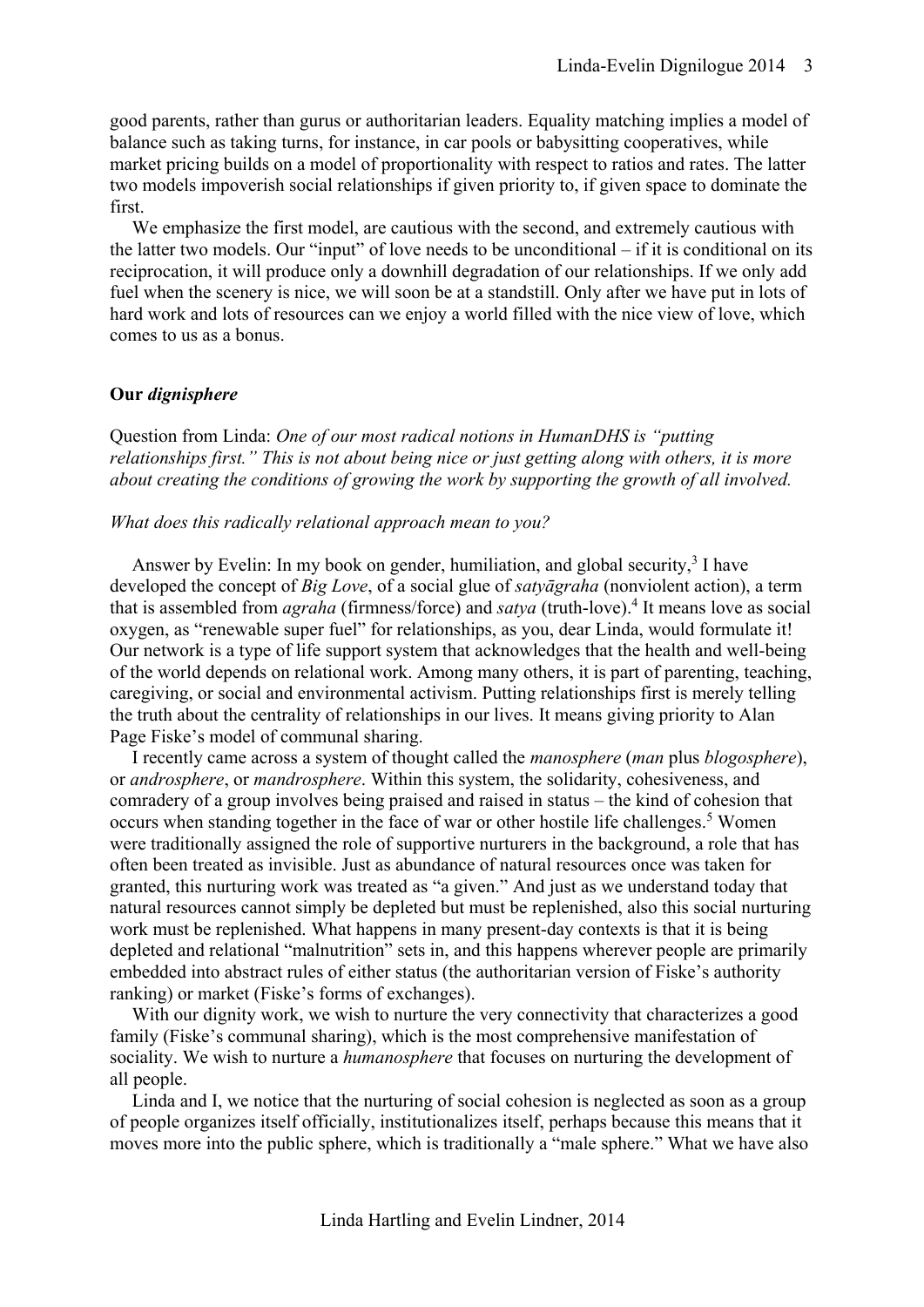observed is that passionate idealism can easily become combative, which leads to war-like responses, which are particularly counter-productive when peace is the ideal.<sup>6</sup> We have observed how even the most peace-loving groups can be ripped apart by almost war-like inner hostility as a result.

Over time, Linda and I have realized that we are in many ways ahead of other groups – one might even call it "revolutionary" – in so far, as we protect the nurturing work as our primary task. If we were to do our dignity work under the conventional rules of "professionality," we would soon see a well-oiled bureaucracy without the most important element: this relational oxygen, this organizational glue, this "super fuel," without which the unity in creative diversity that characterizes dignity fails to emerge.

# <span id="page-3-0"></span>**Waging good conflict**

Question from Linda: *Our relational approach is different from just "being nice," although kindness counts. We talk about waging good conflict (Jean Baker Miller) or constructive conflict. What does this mean?*

Answer by Evelin: Violence sells: "if it bleeds, it leads." It is dramatic to cut a tree, while a forest grows in silence. Unfortunately, conflict has become synonymous with cutting trees, synonymous with violence. All the while conflict is a natural part of growth in relationships, and conflict needs to be separated from aggression. What we aim at in our dignity work is to enhance clarity and greater understanding by strengthening the skill of disagreeing without being disagreeable. Our aim is to create new possibilities and to foster greater authenticity in relationships. When this succeeds, good conflict has the potential to lead to even better connection. At least "five good things" characterize growth-fostering relationships according to Jean Baker Miller, which include zest, energy for action, greater clarity, a sense of worth, and a desire for more connection. 7 Jean Baker Miller, a pioneer in women's psychology, suggests that conflict is a necessary part of growth and change in relationships. She stipulates that conflict is not the problem – the way we engage in conflict is. Miller encourages us to learn how to "wage good conflict."<sup>8</sup>

You, dear Linda, had the privilege of having Jean Baker Miller as your close mentor when you were the Associate Director of the Jean Baker Miller Training Institute!<sup>9</sup> I regret that I could not read Jean Baker Miller's work when I was nineteen. It would have saved me decades of tears. Words do not suffice to express my gratitude and thank you for bringing Jean Baker Miller into the Global Advisory Board of our Human Dignity and Humiliation Studies network. Her spirit is with us strongly, also since her passing in 2006. You, dear Linda, wrote in the Afterword to one of my books:

Jean Baker Miller was an internationally renowned psychiatrist, teacher, and activist who wrote the bestselling classic, *Toward a New Psychology of Women* (1976/1986), a groundbreaking text that continues to inspire readers today. Her book traveled far beyond the field of psychology, influencing courses in medicine, education, organizational management, political activism, and even international relations and being translated into more than 20 languages. As the associate director of the Jean Baker Miller Training Institute at Wellesley College, I was the "relational bridge" between Jean and Evelin Lindner $10$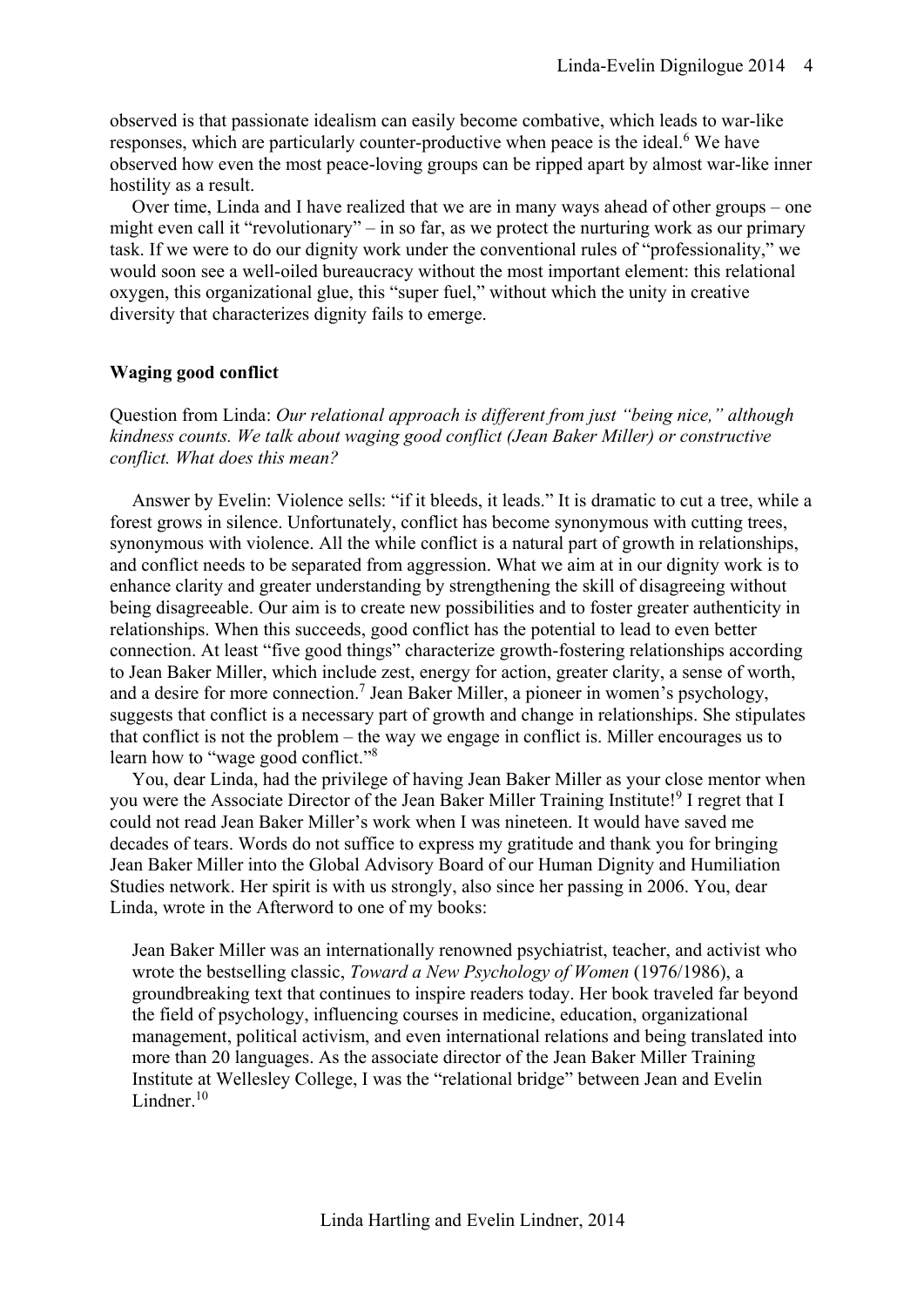## <span id="page-4-0"></span>**Awe and wonderment**

Question by Linda: *For the last decade we have been using what we call the "Frame of Appreciative Enquiry"? Why did we take this particular approach to studying human dignity and humiliation?*

Answer by Evelin: Equally, words do not suffice to thank you that you, dear Linda, also brought Donald C. Klein, pioneer in the field of community psychology, into our network in 2003 when he was 80 years old, and remained a central pillar until his passing in 2007. Jean Baker Miller and Don Klein are beacons of love, not of inconsequential rosy love, but of firm and wise love, love that has life-changing effects.

Our beloved Don Klein suggested that it might be more useful to come into the study of humiliation from a perspective of curiosity, openness, and wonder, rather than from a perspective of judging, doubting, and debating. Such an approach allows people to bring their creative ideas to the table and share those ideas in a supportive community. It allows everybody to channel their energy into constructive work, rather than into defending their territory. Rather than tearing down ideas, we build on each other's ideas. This, he suggested, is a useful way to study humiliation and dignity, and even more, it is also a useful way of being in the world.

# <span id="page-4-1"></span>*Dignifunding*

Question from Linda: *When it comes to supporting our work economically, we like to describe our network as "extreme lean, lean, green, but not mean," we are a non-profiteering non-profit. Some people may think this is an unrealistic, starry-eyed approach. How do you respond to people who question economic sustainability?*

Answer by Evelin: Many non-profits do highly admirable work. There are, however, recurrent problems. First, one may ask foundational questions, such as: do we really wish to live in a world where not-for-profit organizations do so-called *good* work to offset the freedom of for-profit organizations to do *bad* work? Why do we accept tenets such as "we are a business, not a charity!" The pinnacle of irony is when, for instance, a charity that works for ending breast cancer accepts as a sponsor a company who informs on their own website that the chemicals they use cause breast cancer.<sup>11</sup> There is obviously a great danger of selling out one's vision for the requirements of funders, many of whom might have ulterior interests. Not to mention the best projects that might have to be given up because the funding is cut.

Wherever I go on this planet, I meet former idealists who started out by doing valuable ground-work, only to hit the overarching power structures at some point, and, as a result, turn either into depressed or even vengeful cynics who have settled for trying to get the "best deal" at least for themselves. In a way, they start out with wanting to manifest the ideal of Fiske's communal sharing for all of humanity, only to realize that the world as a whole functions on premises that undermine this ideal.

You, dear Linda, brought Jane Austen to me; *Pride and Prejudice* makes the reader understand how new the idea was, and how revolutionary, that one should "marry for love and not for money." Nowadays, dignity means going one step further. It is not enough to marry for love and not for money, the next step is to create a world where it is possible to live for love and meaningful purpose, and refrain from selling one's lifetime for money (see Buckminster Fuller's words further down).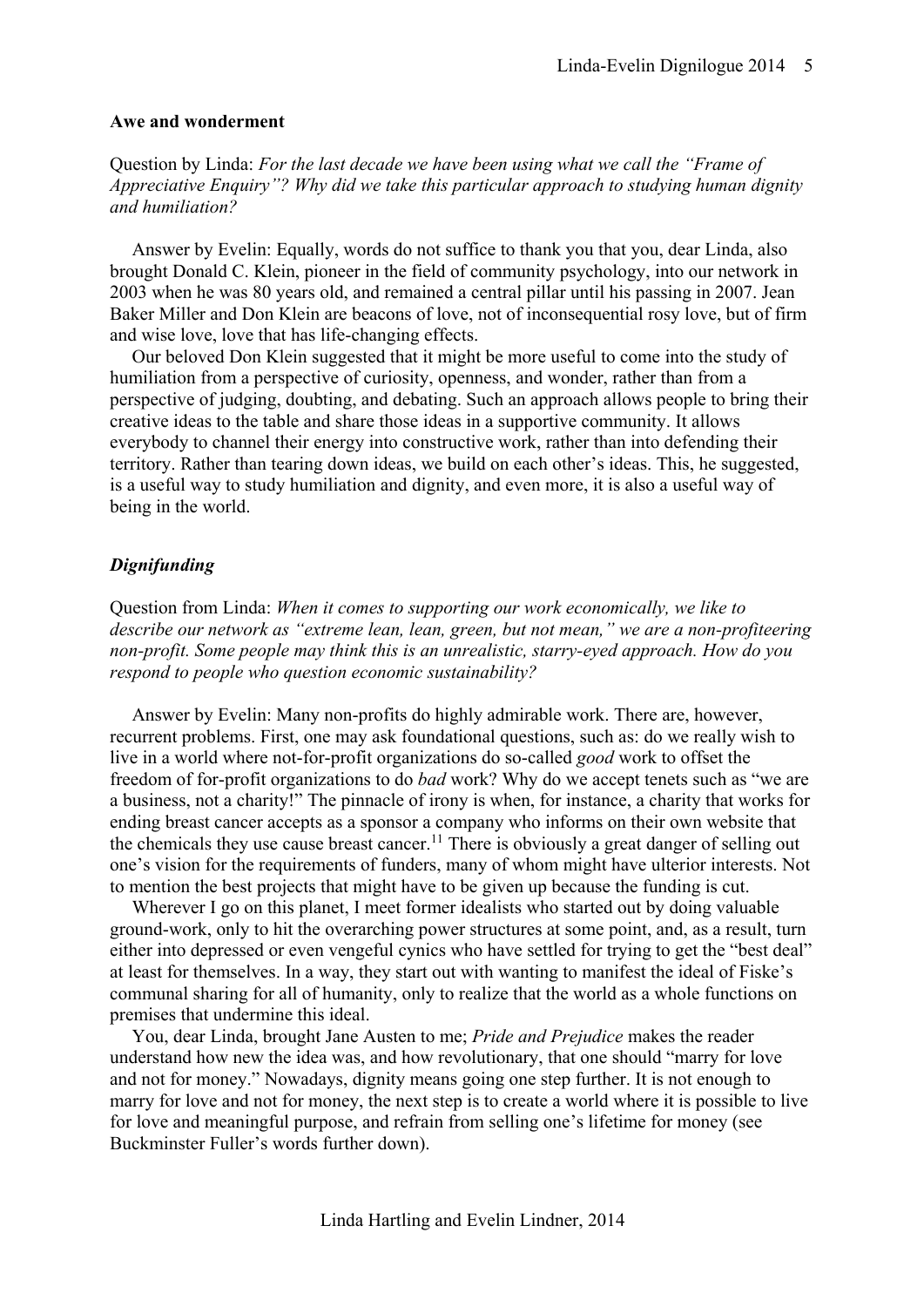In our dignity movement, we have been doing our work for more than a decade now, supporting our efforts by pooling our resources, and by valuing action gifts. "Money must serve, not lead," this is our motto. Our lean and green approach protects our intellectual integrity and freedom, as our message of equal dignity cannot be bought or sold. Furthermore, it supports our inclusivity; registration fees and membership fees are not prerequisites for participation. We have worked for years to better understand our world's presently existing economic frames, an inquiry that has culminated in the publication of a book titled *A Dignity Economy*. 12

Our conferences and workshops are examples of sharing the expenses equally and inviting people to contribute according to their circumstances and ability – we call this *dignifunding*! And our dear Rick Slaven is our brilliant Director of Dignifunding! We have no words to thank him!

We are also very proud to have one of the pioneers of the concept of gift economy with us in our Global Advisory Board, Geneviève Vaughan!

## <span id="page-5-0"></span>**Evelin's life**

Question by Linda: *You live your life as a global citizen and you have donated your whole life to this work, but you aren't looking for others to live as you do. What do you want? What do want for our community as we go forward with this work?*

Answer by Evelin: My home is indeed the entire global village.<sup>13</sup> Many believe that I live a nomadic life, or that I travel a lot. However, this is not my experience. I "stay in love": I see myself being much more "still" and true to "my place," which is the place of love, than those who live a life defined by those large-scale global social and societal frames that, during the past decades, have increasingly become toxic. I see many people travel extensively, yet, usually, they stay within a "caged rat race" frame within which they travel, they jump from one Western "bubble" to the next and use the rest as "exotic" zoo to watch, to say it provocatively, or are in search of commons that still can be exploited.

I prefer to "stay still" in the realm of love. I am closer to a person who chooses to live a simpler life closer to nature than to a frequent business flyer who travels in circles in the isolated elite ghettoes of international hotels. I never search for a "place to stay." I move between different relational contexts of love and "a place to stay" is secondary to being embedded into relationships of mutual care. Getting from A to B in the smoothest way is not what I aim for; I foreground the experiences of solidarity and cooperation that might emerge even in the midst of great difficulties.

My aim is to inspire others, as much as possible, to invite everybody to broaden their horizon and experiment with their own lives in whatever ways they feel called for. From my global perspective, I observe that what is needed most is the co-creation of visions for possible futures for the entire human family on planet Earth. In other words, my main aim is to bring the message to everybody that a sense of global responsibility is what is most needed.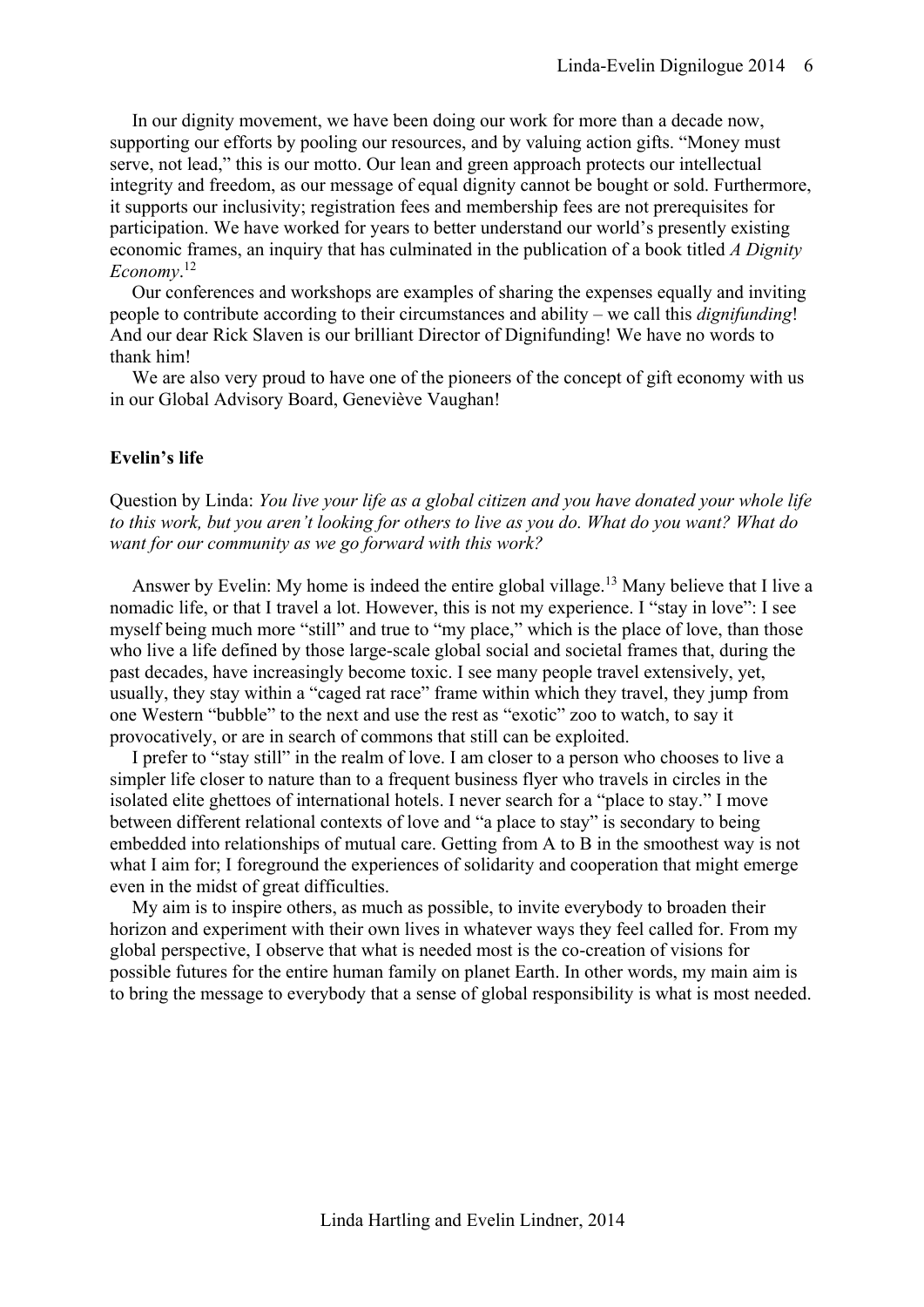## **Expanded background reflections**

# <span id="page-6-1"></span><span id="page-6-0"></span>**The message is important, rather than the messenger**

Wilfred Bion, a British psychoanalyst, studied *Experiences in Groups*, and found three basic assumptions in groups: (1) dependency, (2) fight-flight, and (3) pairing.<sup>14</sup> In dependency, a group first idealizes their leaders, only to topple them later, out of resentment, so as to repeat the process with new leaders. A group holding fight-flight assumptions unites behind leaders who identify someone or something worth fleeing from or worth fighting against. Pairing would be the assumption that two people carry out the work for the group, so that the group can relax.

Linda and I, we manifest neither of the types of leaders described by Bion. We deeply resonate with leadership concepts that speak of humble and selfless or servant leaders.<sup>15</sup> John Dewey (1859 – 1952) was a psychologist, philosopher, educator, social critic, and political activist, who was a professor of philosophy at Teachers College, where we have our annual Workshop on Transforming Humiliation and Violent Conflict – you can see his bust in Zankel Hall at the main entrance of Teachers College. When discussing servant leadership, his thoughts are foundational. <sup>16</sup> He is famously quoted as saying, "A democracy is more than a form of government; it is primarily a mode of associated living, of conjoint communicated experiences."<sup>17</sup>

Service is what is important for Linda and me. It is the message that counts rather than the messenger, the message of dignity, and the message of being aware of humiliation as a violation of dignity. As already mentioned, this can be illustrated with a little example: imagine, a fire broke out and Linda and I pointed at the fire and called out: "fire!" We are encouraged when others step up and join us in taking care of the fire. We are happy when everybody who hears and sees us joins us in attending to the fire, rather than standing back or standing by.<sup>18</sup>

People are often said to change after extreme life-challenging experiences; they become less self-centered and more open to serve the common good. Linda and I, we both have lived through extreme experiences in our lives. We can no longer be "bribed," be it by status or money. We define ourselves as nurturers, as "gardeners" of dignified relationships in the world. We deeply appreciate all like-minded people and invite them to be with us in our effort to jointly deepen our path toward dignity.

Linda and I, we keep our egos at the door of this workshop, more, our egos have in many ways left our lives altogether. We invite everybody to come together and co-create, together with us, a world of Eco rather than Ego: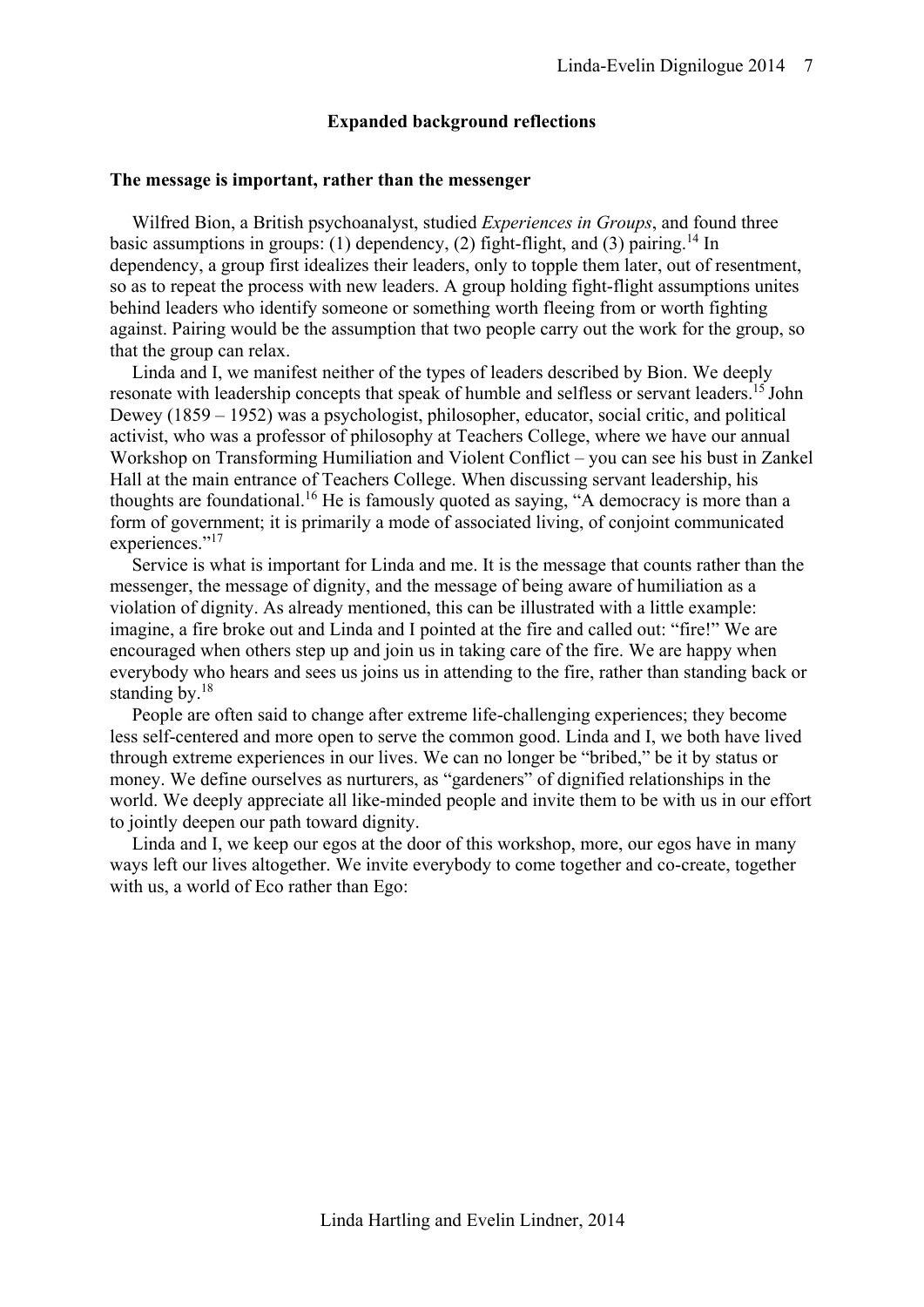

Picture found on www.futuristgerd.com

Our selfless orientation has many reverberations, and we would like to encourage those participants in our work who have known it for some time to explain our community's approach to the others who are new. Participants in our conferences refrain from "competing for air time," they refrain from giving "presentations" – rather, everybody participates in collaborative conversations and dignity dialogues – we have coined the term *dignilogue*.

Another consequence is that we refrain from building a traditional top-down organization and abstain from wanting to become an "empire." We regard our organization as a fluid, flexible, and organically evolving movement, rather than as a rigid organization that is being engineered "to grow." As Linda formulates it poignantly: From the outside, sometimes people think we don't know how to organize our community because we don't follow a traditional institutionalized structure. Our reply is as follows:

We have evolved away from the traditional top-down, ego-building, empire-building organizational structure and moved toward a more ecological, ripple-out network. This means we are less interested in "controlling the organization" and more interested in "unfolding the organization," creating conditions for like-minded people from all backgrounds and all walks of life to participate and engage.

We feel a universal responsibility for the entire human family and empathize with the suffering of all sides. We extend compassion to everybody who professes to suffer, rather than focusing on distributing blame or denying "the right to suffer," a denial which often is experienced as the deepest of humiliations.

We invite all those people who wish to respond to humiliation with dignity – rather than with new cycles of humiliation – to join a presently unfolding global dignity movement, of which our organization is only one part. We regard our organization as a fertile ground for dignity, as one tree in a forest of trees, where the other trees represent like-minded dignifying initiatives. *Our dignity movement is one tree among many that are all connected through their roots.*

Many ask about the projects that our organization "does" and whether we "partner" with other institutions. We reply that we invite all like-minded people who resonate with our movement's spirit, with our "tree" so to speak, to grow their own "branches" and "leaves" on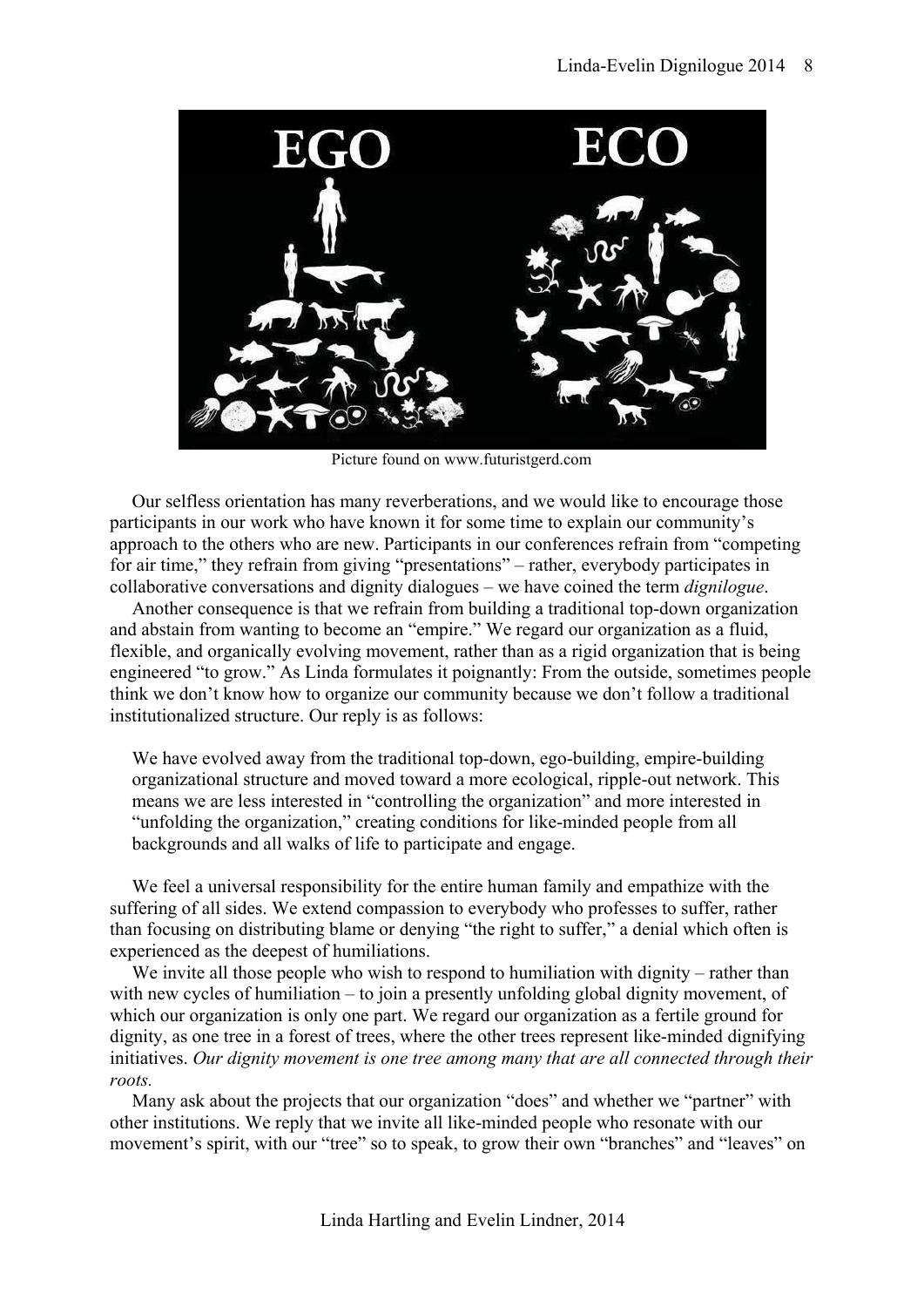it. Individuals who walk their talk of dignity are part of our movement, and their projects and their institutional affiliations represent our projects and partnerships.

## <span id="page-8-0"></span>**The nurturing of love**

What Linda and I engage in, is reaching out into the uncharted territory of love, we intentional nurture what I call *Big Love*. <sup>19</sup> As already mentioned above, there are many words for this, from planetary loving cohesion and solidarity to Gandhi's term of *Satyāgraha* (nonviolent action), a term that is assembled from *agraha* (firmness/force) and *satya* (truthlove). $20$ 

This love could be called the "social glue" or the "social oxygen" that keeps our social atmosphere healthy, just as oxygen gas keeps our biosphere alive. The relational oxygen of love is invisible, but without it, humans would not survive. Due to its invisibility, many take it for granted, and its importance is easily overlooked; yet, securing its presence is the very first task to attend to in our lives as human beings. In an airplane crisis, this becomes dramatically apparent: adults are asked to get their oxygen masks first, because otherwise they will not be able to care for anybody else, including their children.

Traditionally, men are socialized to attend to the "hard" facts of life, while women are taught to care for the maintenance tasks, including the maintenance of relationships. For instance, a traditional secretary would send flowers to her boss's wife on their wedding day, and she would intervene to harmonize relationships with her boss's colleagues. Even in the most egalitarian Western family, it is often still the woman who remembers the birthdays and maintains the emotional and social life with her family, friends, and neighbors.

Recently, I came across a system of thought called the *manosphere* (*man* plus *blogosphere*), or *androsphere*, or *mandrosphere*. Within this system, the solidarity, cohesiveness, and comradery of a group involves being praised and raised in status – the kind of cohesion that occurs when standing together in the face of war or other hostile life challenges. It seems as if this type of cooperation is in a way re-active, heroically emerging from standing together against adversity. Some argue that very phenomenon of cooperation originally arose in this way, namely, through biological selection from being exposed to the risk of being killed by fellow humans. 21

Others oppose such explanations; allow me to quote Morton Deutsch, the founder of cooperation studies:

Modern science indicates that evolution has given humans the potential of many different kinds of behaviors and that the behavior of an individual is determined by such factors as the characteristics of the situation he or she is in, the cultural values and practices that have been absorbed and the life experiences in the family, community, schools, groups, organizations, etc., that the person has participated in. This is not to deny basic biological needs and basic forms of response to certain types of stimuli.<sup>22</sup>

Women have traditionally been assigned the role of creating the relational oxygen in the lives of their families pro-actively, as a kind of unheroic background "given." This is the very work that, according to our observation, is the most overlooked and undervalued, while it is of primary importance. Martha Albertson Fineman, scholar of legal theory and family law, in her book *The Myth of Autonomy*, warns that the quietness of the nurturing task should not mislead us to underestimate its significance.<sup>23</sup> She says that, "families bear the burdens of dependency, while market institutions are free to operate as though the domestic tasks that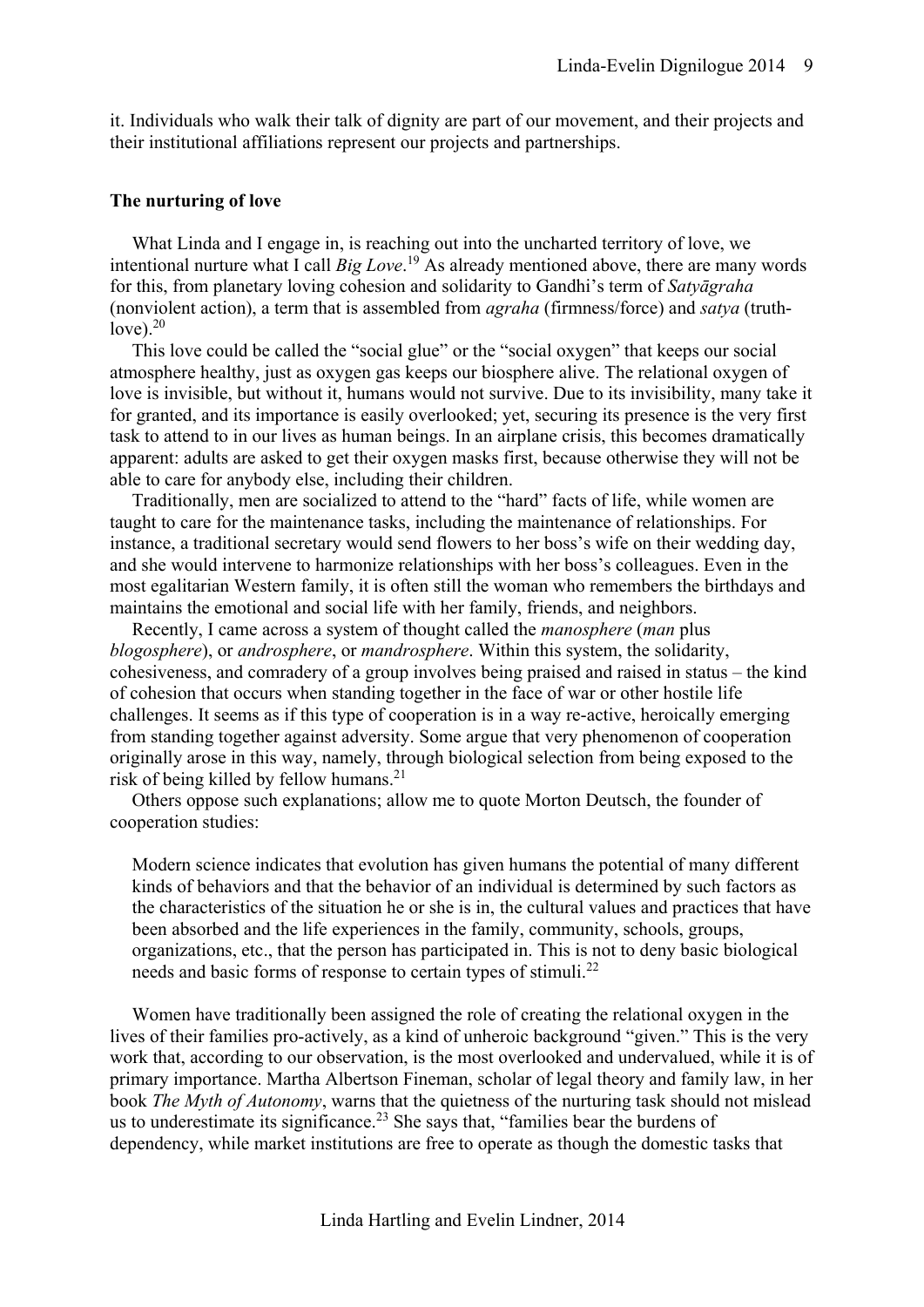reproduce the society were some other institution's responsibility." Fineman concludes that by "invoking autonomy, we create and perpetuate cultural and political practices that stigmatize and punish those among us labeled dependent.<sup>24</sup> Women's pro bono work is not counted in the GNP of nations and not given a monetary value – society free-rides on their quiet nurturers.<sup>25</sup>

The image of oxygen for nourishment that is necessary to function is one metaphor. We could also use the image of fuel. The care and maintenance flowing from traditional female socialization could be seen as a "renewable super fuel" that once was regarded to be naturally abundant, however, which is depleted if it is not intentionally renewed. Just as abundance of natural resources once was taken for granted, also female nurturing work was treated as spontaneously plentiful. And just as we understand today that natural resources cannot simply be depleted but must be replenished, also this social nurturing work must be replenished.

As mentioned earlier, Linda and I, we notice that the nurturing of social cohesion is neglected as soon as a group of people organizes itself officially, institutionalizes itself, perhaps because this means that it moves more into the public sphere, which is traditionally a "male sphere." We have observed how even the most peace-loving groups can be ripped apart by almost war-like inner hostility as a result.

Over time, Linda and I have realized that we are in many ways ahead of other groups – one might even call it "revolutionary" – in so far as we protect the nurturing work as our primary task. If we were to do our dignity work under the conventional rules of "professionality," we would soon see a well-oiled bureaucracy without the most important element: this relational oxygen, this organizational glue, this "super fuel," without which the unity in creative diversity that characterizes dignity cannot emerge.

At the same time we maintain a very high level of professionality ourselves, I know almost nobody who is as efficient as Linda – we have calculated that each of us in our core leadership group does the work that usually would be done by 10 to 15 people. What we do is expand the definition of professionality by completing it by the otherwise devalued nurturing work. Professionality without soul, without including the humanity of all involved, to us, is the opposite of professionality, it is a tool to impoverish humanity.

Some believe that we are "against the UN" or other similar organizations. Far from it, we only have a slightly different agenda: for us, dignity-talk entails much more than duties-andrights talk. We wish to build on all existing dignity ideas and all dignifying work presently being carried out, including that of the United Nations, rather than opposing it or tearing it  $down<sup>26</sup>$ 

Anthropologist Alan Page Fiske has been presented above. He found that people, most of the time and in all cultures, use just four elementary and universal forms or *relational models*  for organizing most aspects of sociality.<sup>27</sup> These models are: (1) communal sharing, (2) authority ranking, (3) equality matching, and (4) market pricing. Good quality family life is informed by communal sharing, and this is the model we wish to emphasize, the model where "all give what they can, and receive what they need." Trust, love, care, and intimacy can prosper in this context. Authority ranking involves asymmetry among people who are ordered along vertical hierarchical social dimensions. In our dignity work, we wish to be gardeners of dignity, like good parents, rather than gurus or authoritarian leaders. Equality matching implies a model of balance such as taking turns, for instance, in car pools or babysitting cooperatives, while market pricing builds on a model of proportionality with respect to ratios and rates. The latter two models impoverish social relationships if given priority to, if given space to dominate the first.

As already reported, we emphasize the first model, are cautious with the second, and extremely cautious with the latter two models. Our "input" of love needs to be unconditional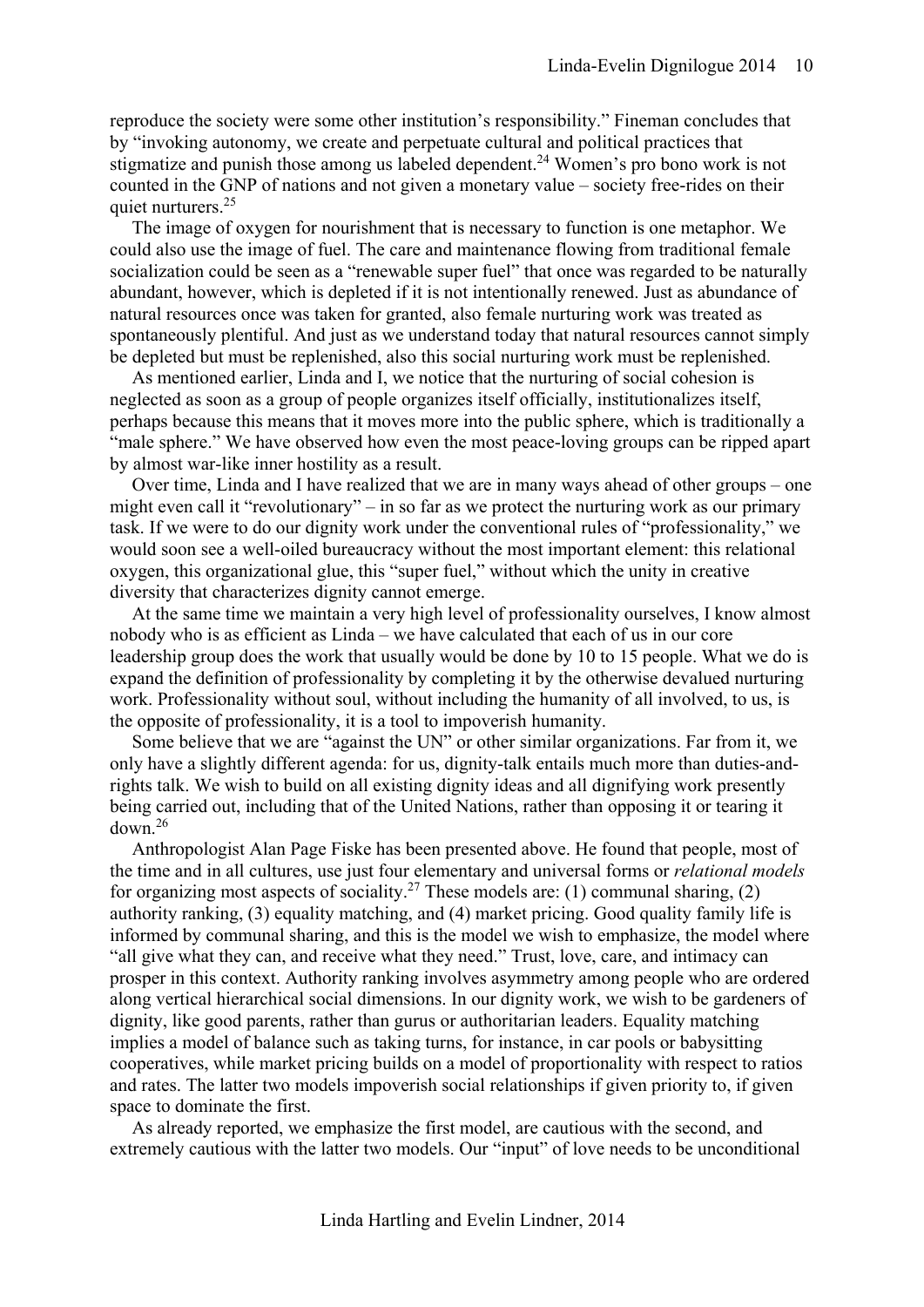– if it is conditional on its reciprocation, it will produce only a downhill degradation of our relationships. If we only add fuel when the scenery is nice, we will soon be at a standstill. Only after we have put in lots of hard work and lots of resources can we enjoy a world filled with the nice view of love, which comes to us as a bonus.

We wish to go beyond the social-psychological illiteracy and relational "malnutrition" that emerges in many present-day contexts where people are embedded into abstract rules of either status (Alan Page Fiske's authority ranking) or exchange and market (Fiske's EM + MP). We wish to nurture the very connectivity that characterizes a good family (Fiske's communal sharing, CS). With our dignity work, we wish to nurture the very connectivity that characterizes a good family.

Our appreciative emails, our conferences, everything we do, are part of this nurturing work. Particularly in our times of crisis – when global challenges endanger both the social and ecological spheres – this is our most important contribution to the world, we believe. We wish to nurture a *humanosphere* that focuses on nurturing the flourishing of all people, while also replenishing our shared ecological habitat, planet Earth.

When we speak of illiteracy, we allude to the "alphabet of lovingly waging good conflict." Jean Baker Miller (1927 – 2006) was a pioneer in women's psychology and Linda's mentor.<sup>28</sup> She suggests that conflict is a necessary part of growth and change. She stipulates that conflict is not the problem – the way we engage in conflict is. Miller encourages learning how to "wage good conflict" in ways that lead to positive change and growth.<sup>29</sup> This is the opposite of combative conflict, as much as it is the opposite of avoiding conflict through "keeping smiling." We are privileged that Linda brought Jean Baker Miller and her husband Seymour M. "Mike" Miller into our Global Advisory Board. Jean Baker Miller's spirit is with us since she passed away in 2006.

Donald C. Klein (1923 – 2007) is one of the fathers of community psychology. Also he is one of the pillars of our global dignity movement, with his spirit always being with us since he passed away in 2007.<sup>30</sup> He always spoke about awe and wonderment. As humans, he said, we have the ability to live in awe and wonderment, not just when we see a beautiful sunset or the majesty of the ocean, but always.<sup>31</sup> We can live in a state of constant awe and wonderment. We can do that, Don explained, by leaving behind the psychology of projection. The psychology of projection is like a scrim, a transparent stage curtain, where you believe that what you see is reality only as long as the light shines on it in a certain way. However, it is not reality. It is a projection. In order to live in awe and wonderment, we have to look through this scrim and let go of all the details that appear on it, in which we are so caught up. When we do that, we can see the beautiful sunset, the majestic ocean always. In everything.

What Jean Baker Miller manifested in her personal life, was to connect Don Klein's awe and wonderment with love – the love of waging good conflict – and the result was loving awe and wonderment. This is what Linda and I attempt to manifest in our lives and our work. When I am asked about my religion, I reply: "My religion is love, humility, and awe and wonderment."

What Linda and I notice is that most people would agree that loving awe and wonderment is great, yet, they would immediately decry it as being impractical, since what really counts is economic substance. Clearly, we understand this concern. Everybody needs to eat and have a roof over his or her head. This is why we have worked for years to better understand our world's presently existing economic frames, an inquiry that has culminated in the publication of a book titled *A Dignity Economy*. <sup>32</sup> Apartheid may serve as an example – it was not anybody's personal fault, and it could not be overcome by personal effort. In a system of apartheid even our very best intentions always lead us down the road to destruction in some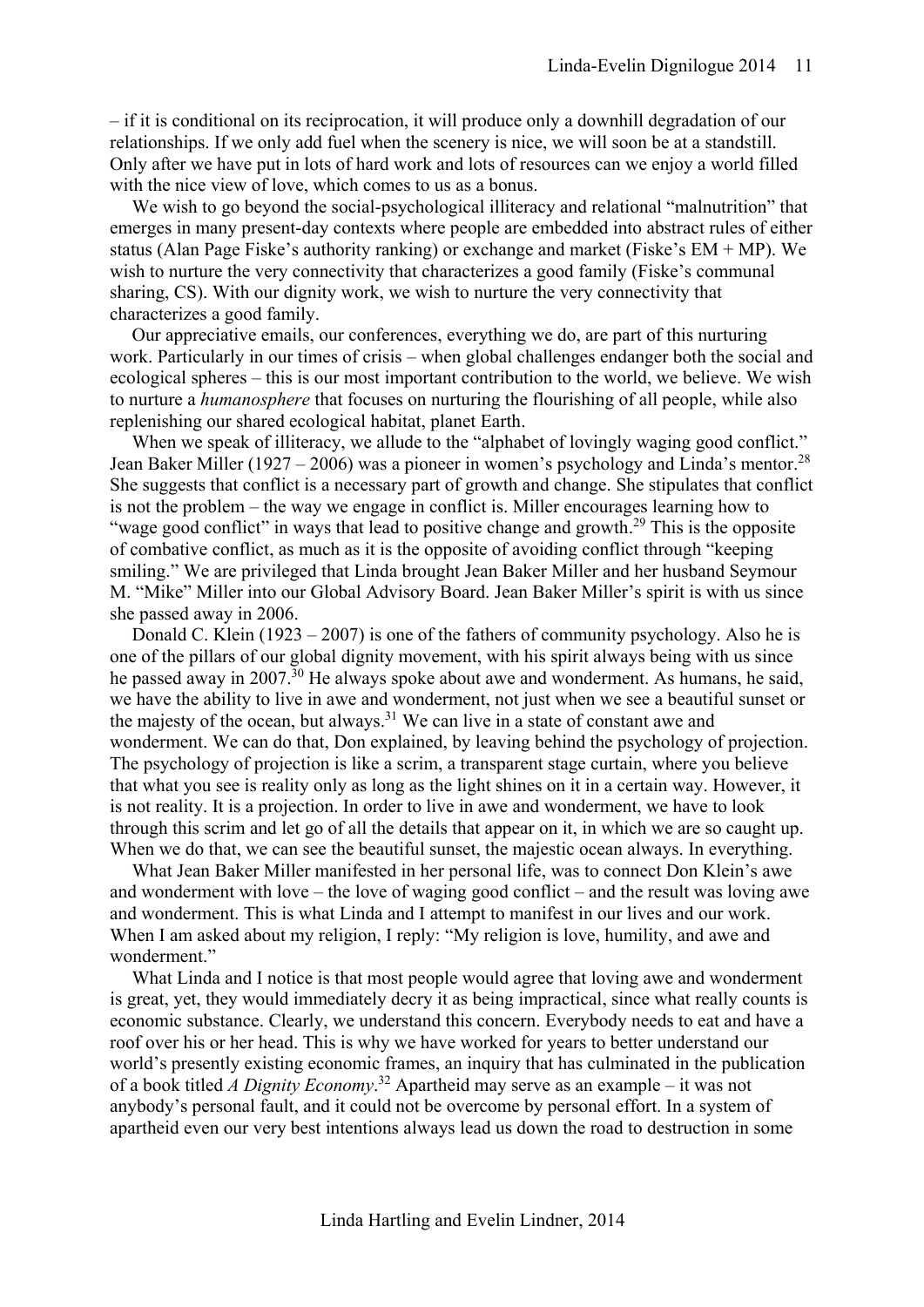way, as we are all caught in the same destructive game. What Nelson Mandela promoted was large-scale systemic change. This is also our approach.

As part of these reflections, we have concluded, after more than a decade of dignity work, that we need to aim for loving awe and wonderment directly, rather than indirectly. The indirect approach ranges from applying to funding organizations to arranging charity lunches with celebrities, just to name two examples, with the aim to carry out "projects." We have invested a lot of time in trying out this path during the initial years of our work, yet, the lessons that we learned have motivated us to change our strategy.

Increasingly, we have understood how important it is that "money must serve, not lead," and to what extent the indirect approach can be a trap. We all know the proverbial hungry man who is not just given fish to eat but taught to fish. What the indirect approach can amount to would be like teaching a fisherman to create a destructive fishing industry so that he can relax, relax on a beach that is now polluted. To formulate it simplified, the indirect approach can seduce one to risk destruction in the hope to attain construction. It requires an enormous amount of diligence to avoid sliding toward money being the leading concern and no longer serving.

Slowly, we also realized the significance of the insight that "love cannot be bought." Wanting to buy love is antithetical to love. Research shows that being paid for help can diminish the motivation to help – self-determination theory has emerged from the insight that extrinsic rewards can undermine intrinsic motivations.<sup>33</sup>

So, how do Linda and I do our unpayable and unsellable labor of love work in a world that is built on paying and selling? We won't have food to eat if we do not participate!? What if we do not have food to do our work? Should we then not apply for funds?

Our suggestion is that everybody goes as far as s/he can in her own life in testing out alternative life-forms based on loving connectivity. Linda and I, we indeed balance on the edge of what is possible. We do so not because we are unable to reach "safe mainstream grounds," but because we wish to offer our lives as a gift to the "experiment with loving connection." We are hesitant to participate in a world where people believe that "the market" will protect the common good indirectly if everybody acts according to their personal selfinterest in a spirit of *Homo economicus*. The result we observe is that this market fosters the social-psychological illiteracy and malnutrition referred to above, something that also might be called "economic horror"<sup>34</sup> or "terror economicus," meaning the exploitation of the world's social and ecological resources. This happens in overt, covert, and often half-covert ways, be it under the protection of the so-called business secrets, or through legal clauses in trade agreements, or, as it were, through co-opting initiatives that ought to be not-for-profit.<sup>35</sup>

With our dignity work, we wish to foster a world where *Homo amans* can live, the loving being (amans = loving). There is no global "dictator" around nowadays who "terrorizes" the world; what happens might rather be called structural terror, where occurrences of open and direct terror are instrumentalized to strengthen this structural terror.<sup>36</sup> Under dictators – if we think of an Adolf Hitler, for instance – a clear-cut intention drove them to hijack the system and implement the domination of self-declared supremacists over the rest. Nowadays, there is no such clear intention manifested in one person or one coherent elite group.<sup>37</sup> The presentday capture of power manifests itself more covertly, for instance, as mentioned above, through such seemingly "innocent" interventions as so-called investor-state dispute clauses in trade agreements.

Many countries are proud of their resistance against Nazi Germany. I call for *global citizenship of care* as today's equivalent.<sup>38</sup> *Indignez vous! Cry Out!* exclaims French wartime resistance hero Stéphane Frédéric Hessel, 2010. He calls on people to "cry out against the complicity between politicians and economic and financial powers" and to "defend our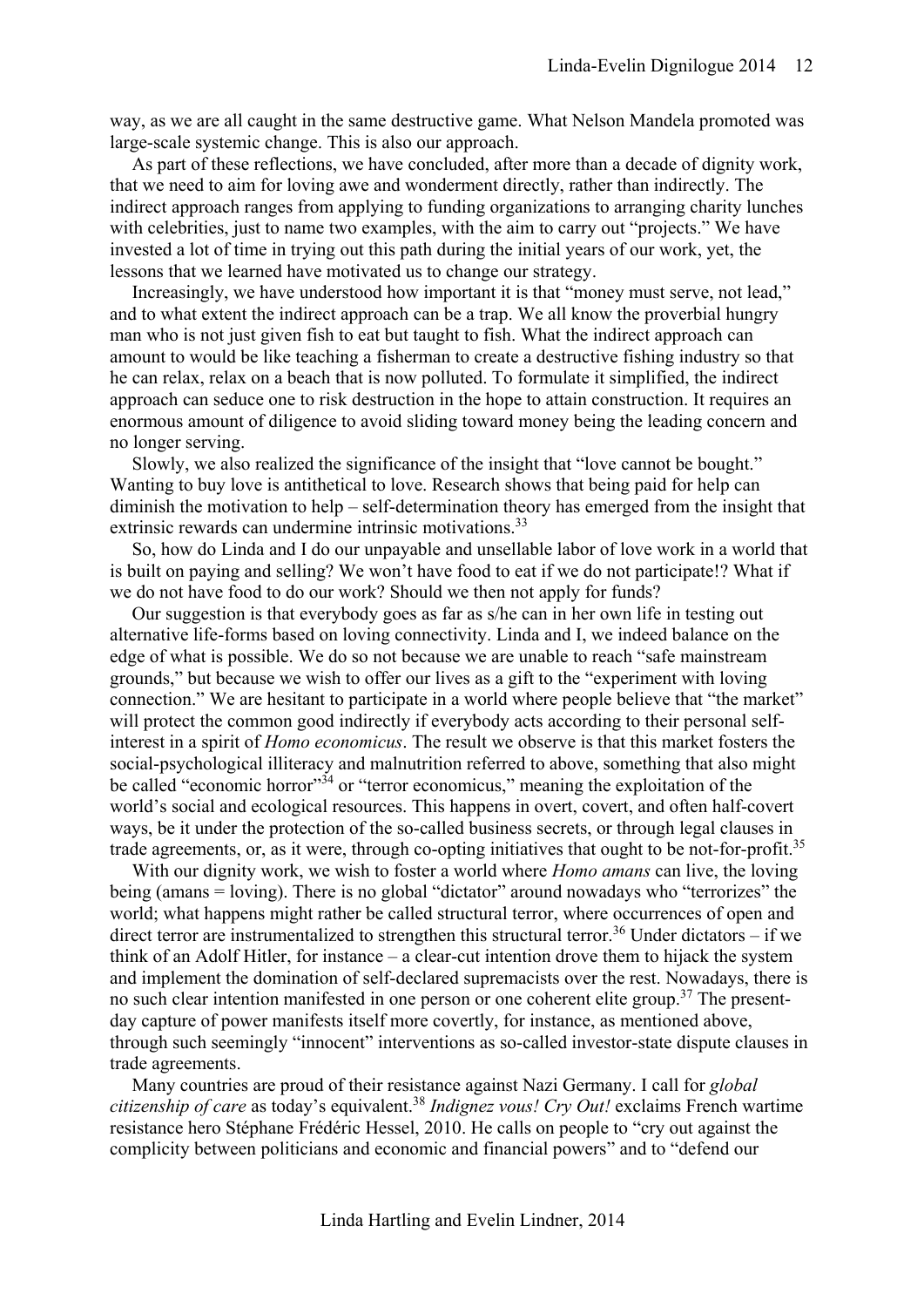democratic rights." I say this forcefully, because I would like to invite into the real world all those lucky enough to be privileged with resources. Bystanders who close their eyes today, may be seen in the future as being as guilty as the bystanders in Nazi Germany.

Again, what if Linda and I, and our dignity movement friends, do not have food to do our work? Should we not then apply for funds? Or, should we not work to get accreditation with the United Nations? Our reply: Yes, we highly appreciate whatever dignity work is done under the auspices of the United Nations and several of our network members work, or have worked, with the UN. And we have much experience with fund raising. We are well equipped and have enough expertise to take the traditional path. And yes, perhaps fund raising is sometimes necessary, therefore we are thinking about *dignifunding* (dignity + funding). Dignifunding's main aspect, however, is that it should steer clear of simply being another clever way to maintain the old system (like Facebook et al., which seemed new at the beginning, but seem to reinforce the old paradigm more than they wish to admit). Dignifunding only deserves this name when it helps with the transition to a world where money and the market play a profoundly different role than today.

We feel that, in times of crisis, it is mandatory to "dig deeper" so that we can create a new "game," rather than trying to "win" in the old game. As mentioned earlier, many people who are used to playing the old game think that Linda and I ought to learn to play that game better. We try to explain that we reach out into unchartered areas, so as to create a new game. With our work, we wish to do more than simply build just another well-oiled abstract impersonal bureaucratic machinery that is part of the traditional paradigm. Sometimes, Linda and I feel that explaining this is as difficult as explaining color to a blind person: the core element in this new game is love that is bigger, love that embraces all living creatures as a family.

The Norwegian philosopher Arne Næss (1912 – 2009), "father" of deep ecology, and another father of our dignity movement, developed the notion of the "depth of intention," the "depth of questioning" or "deepness of answers." <sup>39</sup> Næss writes, "our depth of intention improves only slowly over years of study. There is an abyss of depth in everything fundamental."<sup>40</sup> Greater depth means continuing to ask questions at the point at which others stop asking.<sup>41</sup> Linda and I, together with our colleagues, we wish to continue asking deeper questions. We wish to approach everything, including the role of economics and monetary structures for right relationships, with the necessary humility, but also with due candor.

Inspired by the word *shareholder*, we wish to invite everybody to become *careholders* and *sharegivers* in our world. This means contributing to more dignity in this world with whatever gift one is able to offer.

In our work, many voices are brought together – in what Linda and I mean when we speak of "harvesting the best of human culture" so as to create new ways of being together on this planet.<sup>42</sup>

## <span id="page-12-0"></span>**Avoiding humiliation**

Linda and I, we take great care to protect our systemic approach from being misunderstood as criticism, particularly as criticism directed at individuals. We are aware that our message can have humiliating effects and create backlashes if misunderstood as personal criticism. In contrast, we do not wish to deny systemic problems by individualizing them. We understand our wish to find ways out of systemic crises as an invitation to all like-minded people to join in and search for systemic solutions together.

We observe the trend to and mis-attribute personal discomfort to individual "perpetrators" in many contexts where systemic dynamics would need attention. Many participants in the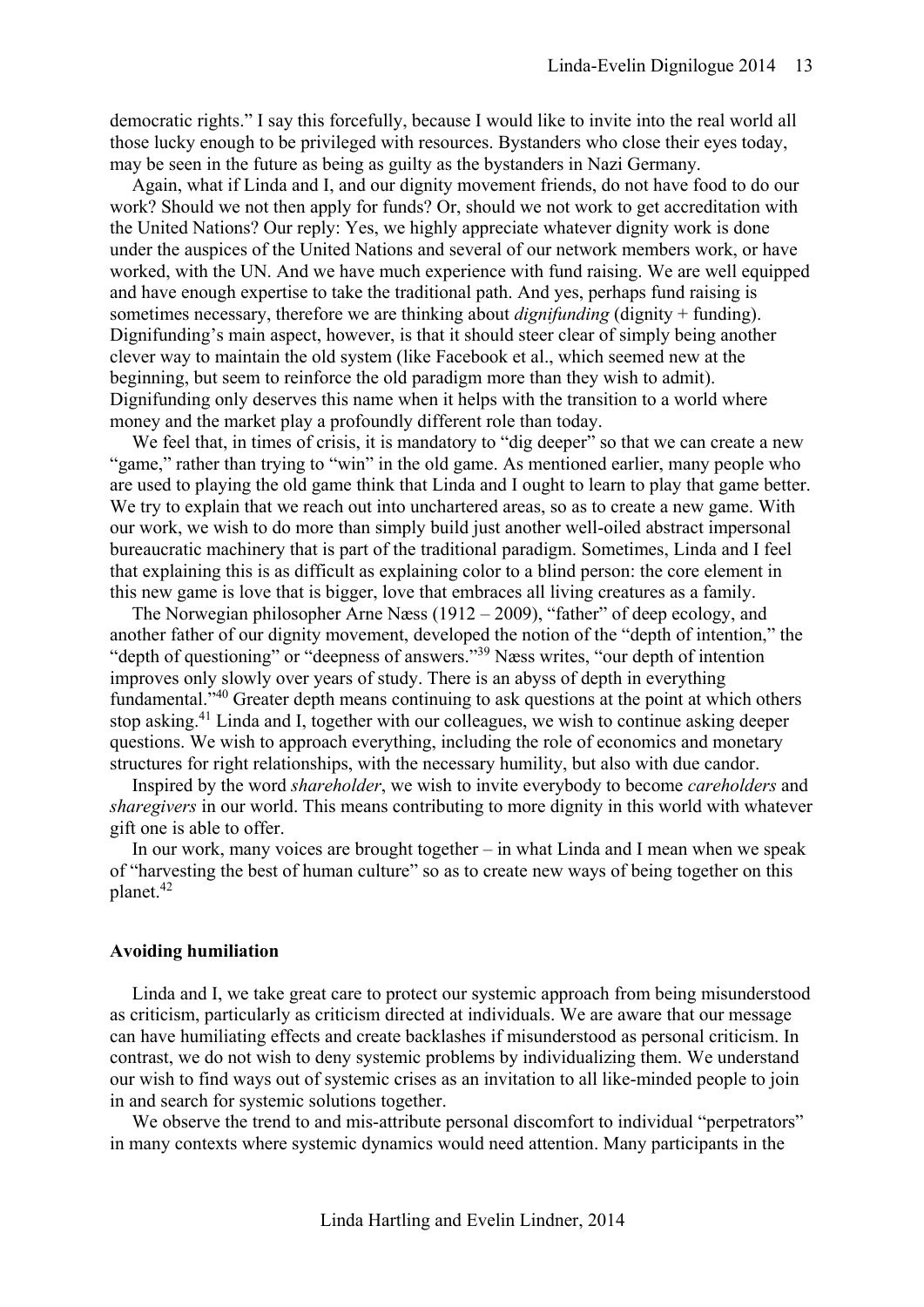above-mentioned manosphere, for instance, feel personally hurt, insulted, and humiliated, and they put the blame on people, particularly on women, whom they identify as "feminists." We wish to avoid such dynamics in our work. We know that humiliation is the "elephant in the room," and that also our work can be misunderstood as personal criticism rather than as personal invitation, and when this happens, it can have humiliating effects and create backlashes. We heed Wilfred Bion's warning that words, while they carry meaning and can be descriptive, can also be direct action.<sup>43</sup> When we present our systemic analysis, we therefore attempt to always emphasize our inclusiveness and avoid using derogatory words or negative emotions as signaling language, which could be misconstrued as attacks on individual people.

Yet, sometimes even our best efforts cannot protect us against being misunderstood. Here is a case from music that can illustrate this dilemma. When Igor Stravinsky's *Le Sacre du printemps* had its premiere in Paris in 1913, his listeners felt that it was a personal affront against them. This is what composer, conductor, writer, and pianist Pierre Boulez explains.<sup>44</sup> Surely, Stravinsky had no intention to attack his listeners. Yet, "from the moment the premiere performance of Stravinsky's *Le Sacre du printemps* (*Rite of Spring*) began on this night in 1913, it was clear that even an audience of sophisticated Parisians was totally unprepared for something so avant-garde."<sup>45</sup> In retrospect, however, Stravinsky's score can be seen as "paving the way for 20th-century modern composition, and it sounds no more daring to today's listeners than the average dramatic film scores. Yet no present-day listener – and certainly no listener who first encountered it as part of the soundtrack to Disney's animated Fantasia (1940) – can possibly appreciate how shocking the dissonance, droning and asymmetrical rhythms of *Le Sacre du printemps* sounded to its premiere audience on this night in 1913." 46

Here is a personal example. I received an email from somebody, who felt personally insulted by my systemic analysis, in her case in connection with our economic frames. Allow me to share it here, in a paraphrased form, because the misunderstanding underlying this conversation is so common. The author of the email began her letter to me by stating a belief that many hold to be true, namely, that money was "only created to make the bartering more convenient." Indeed, even Adam Smith thought that the use of money arose because exchanging cows and chicken, for instance, became too difficult, and money was invented to facilitate such exchanges of goods.<sup>47</sup> However, as anthropologist David Graeber explains, historically, this has never been true. What indigenous communities manifested was *reciprocity*: "I share with you my harvest today, and whenever you are able to, you will share with me."<sup>48</sup> (Linda and I, in our work, use the terms *mutuality* rather than reciprocity, because mutuality is more generous and avoids connoting a calculus of equal exchange.)

The author of the email then continued explaining that she wants to make money so that she can engage in the activities she enjoys. By holding a job, she is far from endangering the common good; on the contrary, through her work, she improves all aspects of life, helps create new jobs, and increases the standard of living for her fellow human beings. She explains in her letter that whatever she buys at the supermarket allows her to live, the roof over her head saves her from homelessness, while the water company, the electricity supplier, or the washing machine manufacturer enable her to keep herself and her clothes clean.

The author of the email clearly felt that my way of speaking devalued her personal path and life choices. While I commend people for their good intentions and call on them to deepen them, she felt personally attacked as if I insinuated that hers were bad intentions.

Let me now use yet another example, one that most people may resonate with: in Nazi Germany, it was legal to take over property at low cost or even at no cost from Jews who had been pushed out of their homes. Many honest and hard-working non-Jews might have felt this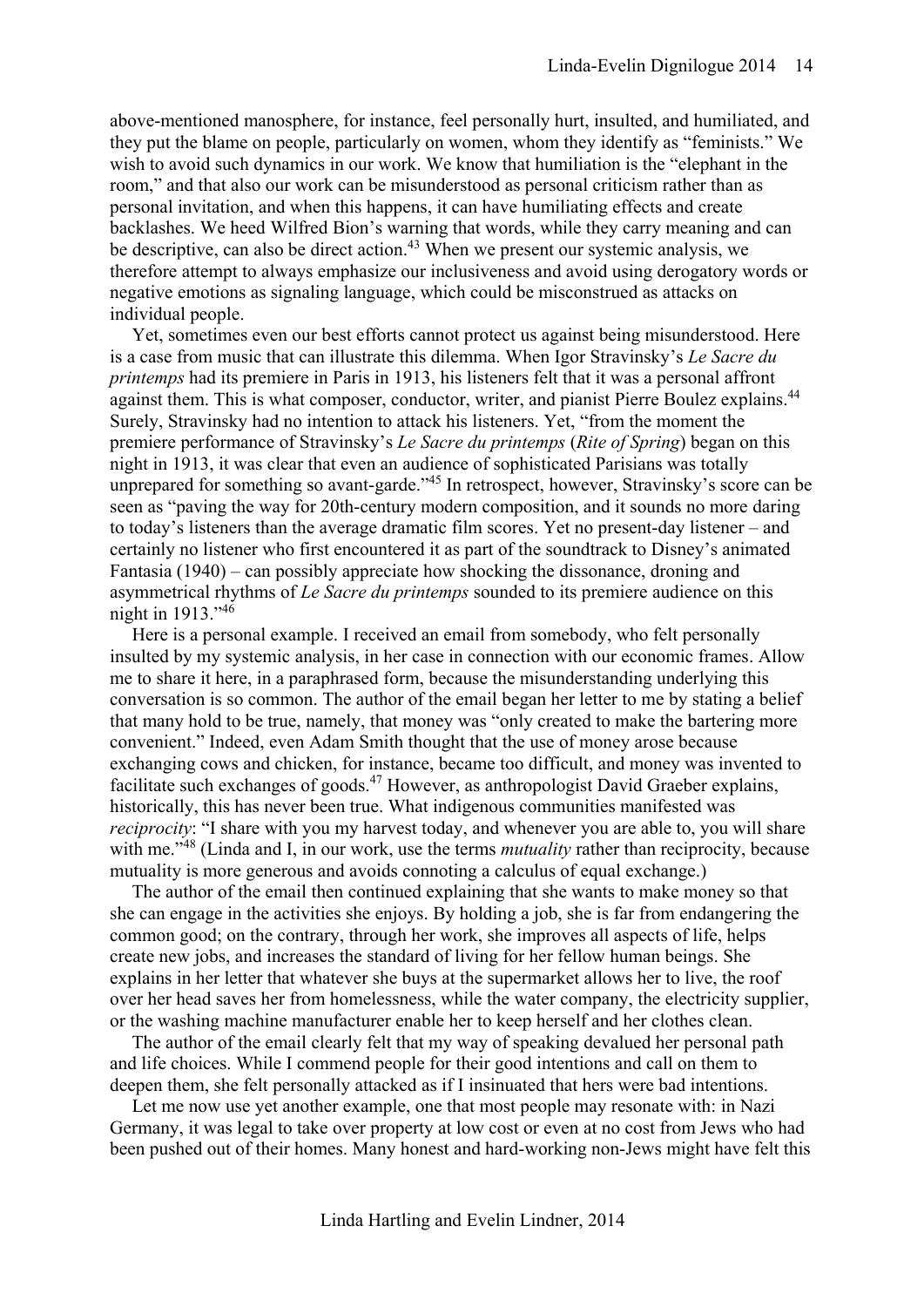to be a lucky opportunity and may not have harbored any second thought. Many may have been authentically unaware of the inhumanities perpetrated around them. They would have felt profoundly misjudged, just like the email author introduced above, if their good intentions had been doubted. Others might have been able to ask deeper questions, learn more, and assume more substantial responsibility, yet, did not see any good reason to do so. In other words, we could call this terror that inadvertently flowed from solipsism, solipsism out of an innocent lack of exposure and curiosity, in addition to terror flowing from neglectfully holding on to solipsism, apart from, of course, the solipsism of callous righteousness.

Emma Johanna Henny "Emmy" Göring, could serve as an illustration. She was a German actress and the second wife of Luftwaffe Commander-in-Chief Hermann Göring. Since she served as Adolf Hitler's hostess at many state functions, she was known as "First Lady of the Third Reich." After the war, Emmy Göring was adamant that she had simply lived a normal life, that she only did her very best, and that she had no knowledge whatsoever of the Nazi atrocities that were committed around her under the command of the country's power elite, of which she was a part. "Zweckdummheit" or "purposeful ignorance/stupidity" is the description used for this stance in a documentary that portraits her life.<sup>49</sup>

Today, many people, me included, profit from the exploitation of social and ecological resources in other parts of the world, simply by being part of mainstream society, and often without being aware of it. Clearly, moral sensibilities have been changing over the past centuries; slavery was once accepted as an unalterable "given" or life, like a law of nature, and it is now being recognized as a human-made institution that can also be undone by humans. Slavery has lost its "natural law" legitimacy, at least officially, even though its practice is still widespread.<sup>50</sup> The mistreatment of women is being decried more than before,<sup>51</sup> and the finiteness of the planet's gifts to human kind is slowly being recognized.<sup>52</sup> Awareness is rising for the mistreatment of animals for mass-produced meat or the inappropriateness of buying products from child-labor.

Yet, most of us would perhaps proudly buy the tablet computer without wondering where the rare earths may come from that make it work. Business leaders say "we are a business, no charity!" and present-day mainstream society accepts such tenets just as slavery once was taken to be an expression of laws of nature. Another, similar chain of tenets is that "one needs a job to make a living," and that "creating more jobs" thus is pro-social, and since economic growth is needed to achieve this goal, also economic growth is pro-social. What is overlooked is that the planet's resources are already overstretched, and that infinite growth is not feasible in a finite context. It is even ultimately suicidal; Easter Island can serve as a warning. Apart from *ecocide*, this mindset also leads to *sociocide*. "Having a job," with work being defined as paid work, unpaid work being degraded as "play," overlooking the fact that a sense of purpose can even be undermined by monetary incentives, all this betrays to which extent Fiske's most impoverished versions of sociality, the ones based on exchange and ratios, have succeeded in hollowing out communal sharing, which is the only model that protects the dignity of all. See also my book *A Dignity Economy.*<sup>53</sup>

These are the words of futurist and systems theorist Buckminster Fuller:

We should do away with the absolutely specious notion that everybody has to earn a living. It is a fact today that one in ten thousand of us can make a technological breakthrough capable of supporting all the rest. The youth of today are absolutely right in recognizing this nonsense of earning a living. We keep inventing jobs because of this false idea that everybody has to be employed at some kind of drudgery because, according to Malthusian Darwinian theory he must justify his right to exist. So we have inspectors of inspectors and people making instruments for inspectors to inspect inspectors. The true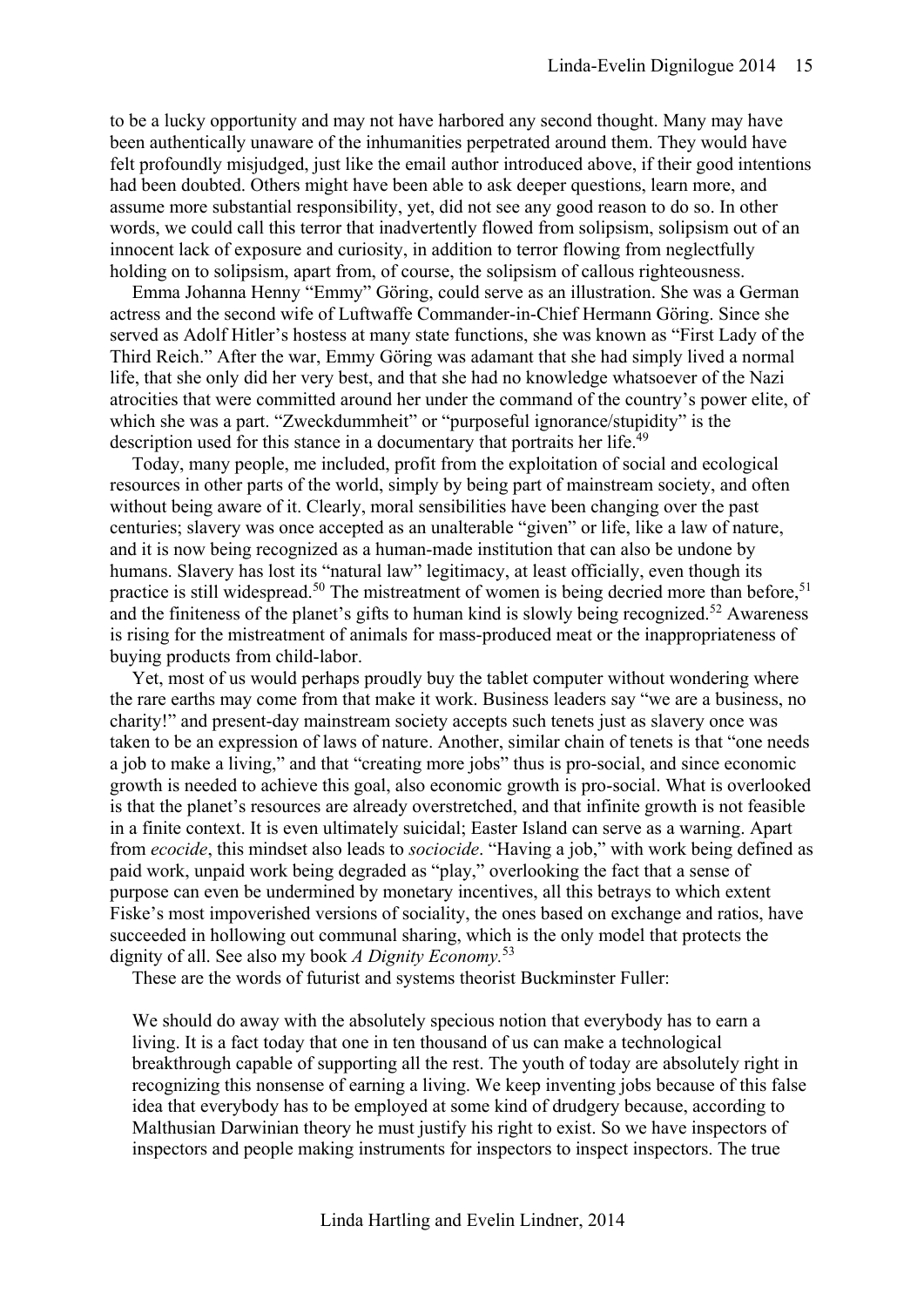business of people should be to go back to school and think about whatever it was they were thinking about before somebody came along and told them they had to earn a living.<sup>54</sup>

From Jane Austen and *Pride and Prejudice* the reader understands how new and revolutionary the idea was that one should "marry for love and not for money." As intimated earlier, nowadays, dignity means going one step further. It is not enough to marry for love and not for money, the next step is to create a world where it is possible to live for meaningful purpose and refrain from selling one's lifetime for money.

In short, we are all embedded into the same global frames; it is nobody's personal fault. Good intentions are most laudable; however, particularly in times of crisis, they need to be filled with more substance. Rather than saying "I do my best within a system whose effects I do not understand in depth," Linda and I wish to invite all of us to ask deeper questions, to widen our horizon to include the larger-scale frames of our world. We invite everybody, ourselves included, to lift our eyes and look at the systemic frames that surround us.

There might be many reasons for why messages such as ours may be misunderstood as personal attacks or insults. One reason may be found in the fact that we live in times of increasing individualization. In that context, systemic problems are personalized systemically,<sup>55</sup> a trend that may persist not least because it facilitates profit maximization (see Allen Frances's confession further down).

Sociologist Norbert Elias argued that what we experience as "civilization" is constituted by a particular *habitus* or psychic structure that is embedded within broader social relationships.<sup>56</sup> For Pierre Bourdieu, habitus is "socialized subjectivity," our second nature, the mass of conventions, beliefs, and attitudes that we share. Habitus is the part of culture which is so taken for granted that it is virtually invisible to its members. Rules are unnecessary in homogeneous societies, and are replaced by habitus, the "orchestrated improvisation of common dispositions." 57

Concepts such as *méconnaissance* (misrecognition) and *naturalization* were used by thinkers such as Roland Barthes, Pierre Bourdieu, and Michel Foucault (among others). They address how in power structures the concealed nature of habitus are used to manipulate not just overtly but covertly and stealthily, making it much more difficult to rid oneself of these manipulations.

Michel Foucault coined the term *governmentality*, <sup>58</sup> describing a novel kind of governing that emerged in Europe during the sixteenth century when feudalism (an earlier form of governmentality) was failing. New governmentality was made possible through the creation of specific (expert or professional) "knowledges" as well as the construction of experts, institutions and disciplines (for example, medicine, psychology, psychiatry).

I call it *voluntary self-humiliation*, when elite "expertise" is followed blindly (clearly, following it blindly is as misguided as rejecting it blindly).<sup>59</sup> Peace researcher Johan Galtung forged the notion of *penetration*, or "implanting the topdog inside the underdog,"<sup>60</sup> illustrating the fact that acceptance of subjugation may become a culture of its own. The term *subaltern* is related,<sup>61</sup> as is the notion of *Obrigkeitsdenken* (German for blind trust in superiors and voluntary submission)*.* Also Jürgen Habermas's concept of the *colonization of the lifeworld*<sup>62</sup> may lend itself to describing the covert manipulation of habitus. Patricia Hill Collins's concept of *controlling images*<sup>63</sup> is related, describing images being imposed by a dominant culture, images that are voluntarily or involuntarily accepted by disempowered subordinate groups.

Linda and I observe that the trend toward individualization in isolation has increased throughout the past decades. Critical psychologist Ole Jacob Madsen writes that, "the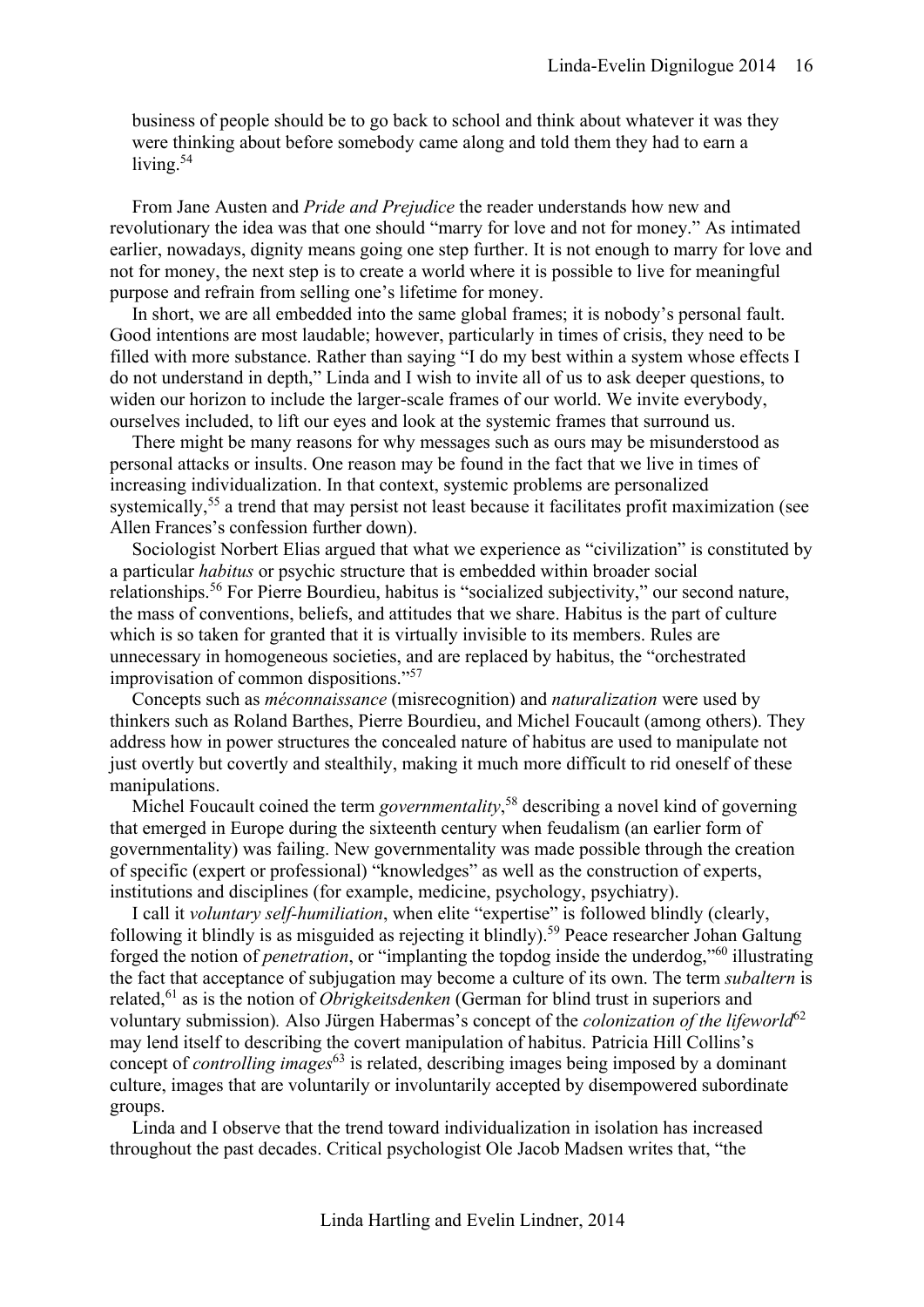more modern society's malaise is placed at the feet of the individual," the modern self internalizes psychological issues and "the therapeutic narrative" may in some cases actually increase human suffering rather than reduce it.<sup>64</sup> Indeed, "for each generation of the 20th century, the chances of becoming depressed have increased."<sup>65</sup> The expansion of the Diagnostic and Statistical Manual of Mental Disorders (DSM) system from around 50 disorders in the first edition in 1952 to over 400 in the fourth edition, and an even more in the fifth edition released in 2013, demonstrates the growth of the therapeutic narrative. In other words, according to the governmentality tradition, "individuals now exercise control over themselves in a more radical sense."<sup>66</sup>

Nelson Mandela could serve as an example to illustrate this trend. If he had been influenced by present day's individualism, he might have subjected himself voluntarily to psychotherapy to become a more resilient and a more assertive person within the apartheid system. In my language, he would have engaged in *voluntary self-humiliation* to overturn himself to "slavery" (to say it simplified), identifying with his capturers (in the spirit of the infamous Stockholm Syndrome), and selling out his psychological, social, and ecological integrity.<sup>67</sup>

For Linda and me, it represents utmost systemic humiliation when people are forced or bribed to fit themselves into a world where profit maximization is the primary goal rather than health, and then to observe that additional profit is made from selling Band-Aids to those who have become damaged. Former chairman of the DSM-IV task force, Allen Frances, confesses that "there is good reason to expect that these new diagnostic categories will be exploited by the pharmaceutical industry and cause future false epidemics." 68

Other dynamics of humiliation that we need to be aware of in our dignity work may emerge from mere misunderstandings, or category mistakes, or the confusion of levels of inquiry, when personal experience, intellectual thought, and meta-reflections are being confused. I so much resonate with Ruben Nelson, of Foresight Canada, that first-hand reporting of personal experience, intellectual thought, and meta-reflections need to be explicitly distinguished, and that the development of a shared capacity to engage in metareflections needs to be encouraged.<sup>69</sup> Nelson recommends the "tools for the mind" developed by Robert Horn, specifically the argumentation maps, mess maps, and information murals.<sup>70</sup>

Allow me to illustrate this thought with some observations. Building Manichean bulwarks to securely separate right from wrong, for instance, may not always be appropriate and may even do a disservice to the their constructors, rather than a service.

I was once thrown out of a class where I was giving a lecture, and the reason was that I illustrated the phenomenon of humiliation with a photo of a suffering person. I was not prepared that for my audience the suffering person was not a human being. They only saw that this person had a nationality that they regarded as their enemy. They did not wish to sympathize with their enemy as a human being. They even accused me of having been paid by this enemy to make them feel sympathy so as to weaken their resolve in the face of their foe. On my part, I had no other intention than showing a suffering human being and inspiring reflection on dynamics of humiliation. I was flabbergasted and profoundly shocked by the accusations leveled at me, and by the degree an enemy could be dehumanized.

There are other examples. The Buddhas of Bamiyan were two 6th century monumental statues of standing Buddha carved into the side of a cliff in the Bamyan valley in central Afghanistan. They fell victim to Islamic religious iconoclasm; they were regarded as unholy idols by the Taliban, and in March 2001, they were destroyed by dynamite.

When I went to see the opera *The Death of Klinghoffer* by John Adams on November 5, 2014, protesters stopped me in front of the Metropolitan Opera, decrying the opera as anti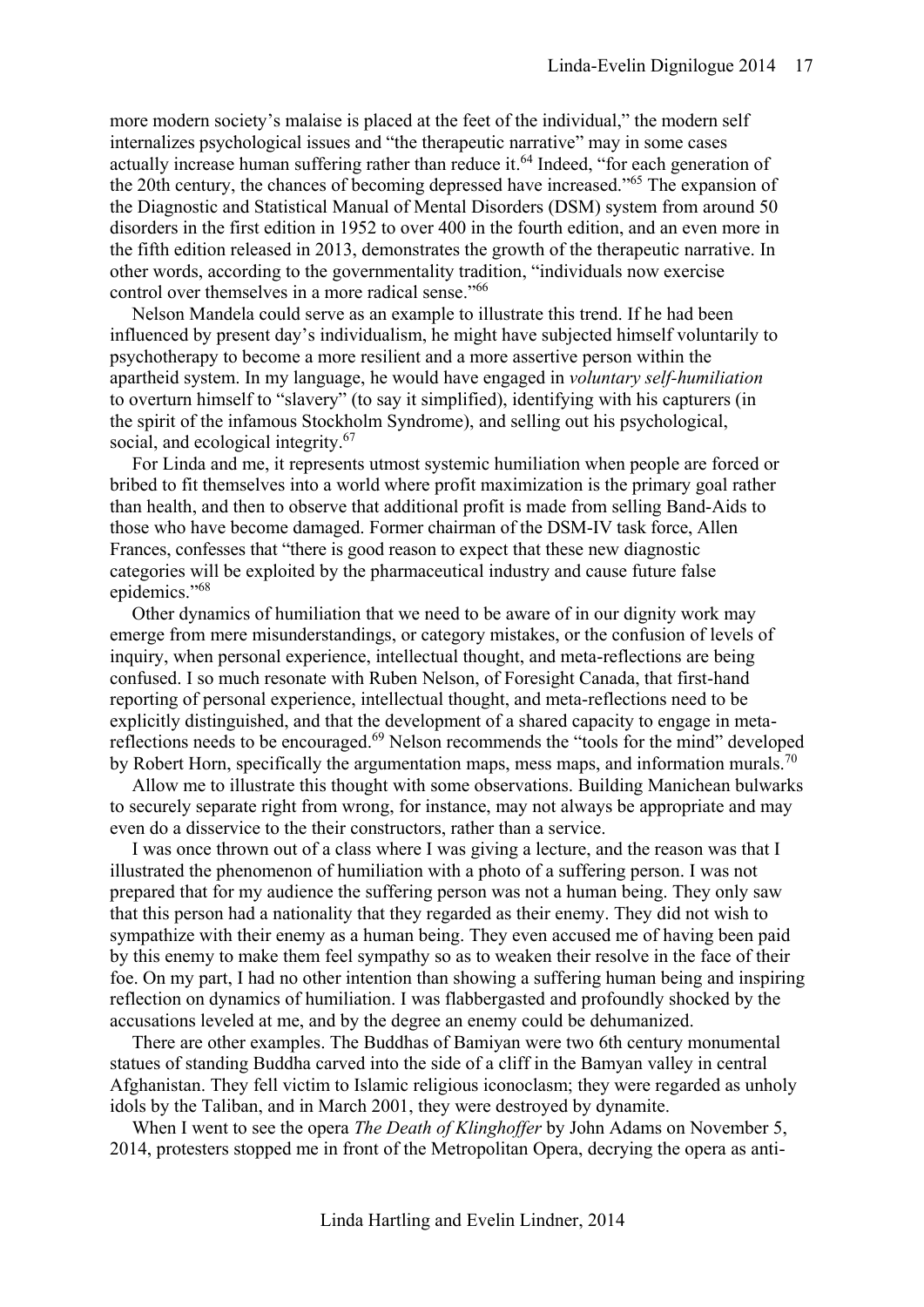Semitic.<sup>71</sup> In response to the protests, the Metropolitan Opera had canceled the simultaneous live transmission of "Klinghoffer" to movie theaters and a radio broadcast.<sup>72</sup> Had the protesters succeeded in stopping the opera altogether, would that have served their aims? I am not sure.

Linda and I, we feel it to be our utmost duty to avoid distributing blame and humiliating people. We call on us all, us included, to build on our good intentions, and to personally assume a more systemic, shared, universal sense of responsibility.

# <span id="page-17-0"></span>**The fluidity of knowledge**

What has astonished me most during the past forty years of global life is "the human capacity for curiosity and thirst for knowledge, yet, even more, the human resistance to knowledge." 73

When I live my global life I meet many very different people of all walks of life, yet, at the core, I feel that I find two types of people: those who strive to be open to knowledge, to knowledge-seeking as a process, and those who aim to build closed and fixed dogmatic systems of beliefs, meaning that they engage in continuously judging a situation with regard to right or wrong, duties and rights, and agreement and disagreement. The second approach, to my observation, is basically not compatible with the processual nature of reality and, unsurprisingly, as I observe it, this approach is bound to produce more problems than it solves. One problem that emerges is that overt agreement is often undergirded by nagging underlying doubt and disagreement, which, in turn, undermines the overt aim of wanting to gain undisputed clarity.

Indeed, research shows that the challenges of life can be approached with either an *egooriented performance* orientation or a *task-oriented learning-mastery* orientation.<sup>74</sup> Those with an ego orientation entertain an implicit *entity* theory of intelligence, they regard intelligence as fixed and try to look smart and avoid mistakes. Others think that intelligence is malleable, they adhere to an *incremental* theory of intelligence, or what Carol Dweck (2007) describes as a "growth-mindset," as having a desire to learn new things, even if they might get confused, make mistakes, and not look smart. Students with a growth-mindset are basically more successful.<sup>75</sup> Work done in the Middle East draws on the same insight.<sup>76</sup>

I myself was born into a family where one parent represented the open and processual way of being in the world, and the other the closed and fixed way. I have learned, over the years, to move away from wanting to construct fixities to cling to, toward "swimming" in the flux of life. Consequently, nothing I say here is meant to be "proof,"<sup>77</sup> everything is to be understood as illustrative, as invitation to all those who are interested to co-create a dignifying course for humankind on our little planet.

Like Wilfred Bion, I would say that knowledge is not something that can be possessed or had; it is an eagerness to know, yet, without insisting on knowledge."<sup>78</sup> Love or Hate or Knowledge are the relational triad of Wilfred Bion,<sup>79</sup> and my focus is on Knowledge, rather than on Love and Hate. I appreciate Bion's goal for his work, namely, "To prevent someone who KNOWS from filling the empty space."80

Many thinkers and traditions emphasize fluidity and flux. Also Buddhism teaches that reality is constantly in flux and how to let go of fixation. A participant in one of our workshops, Neal Gupta, made us aware of *encaustic painting*, a 2000 year old method of paining, which artist Barry Margolin practices as a fusion of cosmology and spirituality in Buddhist traditional spirituality to demonstrate the impermanence of things, to let go of unnecessary fixation.<sup>81</sup>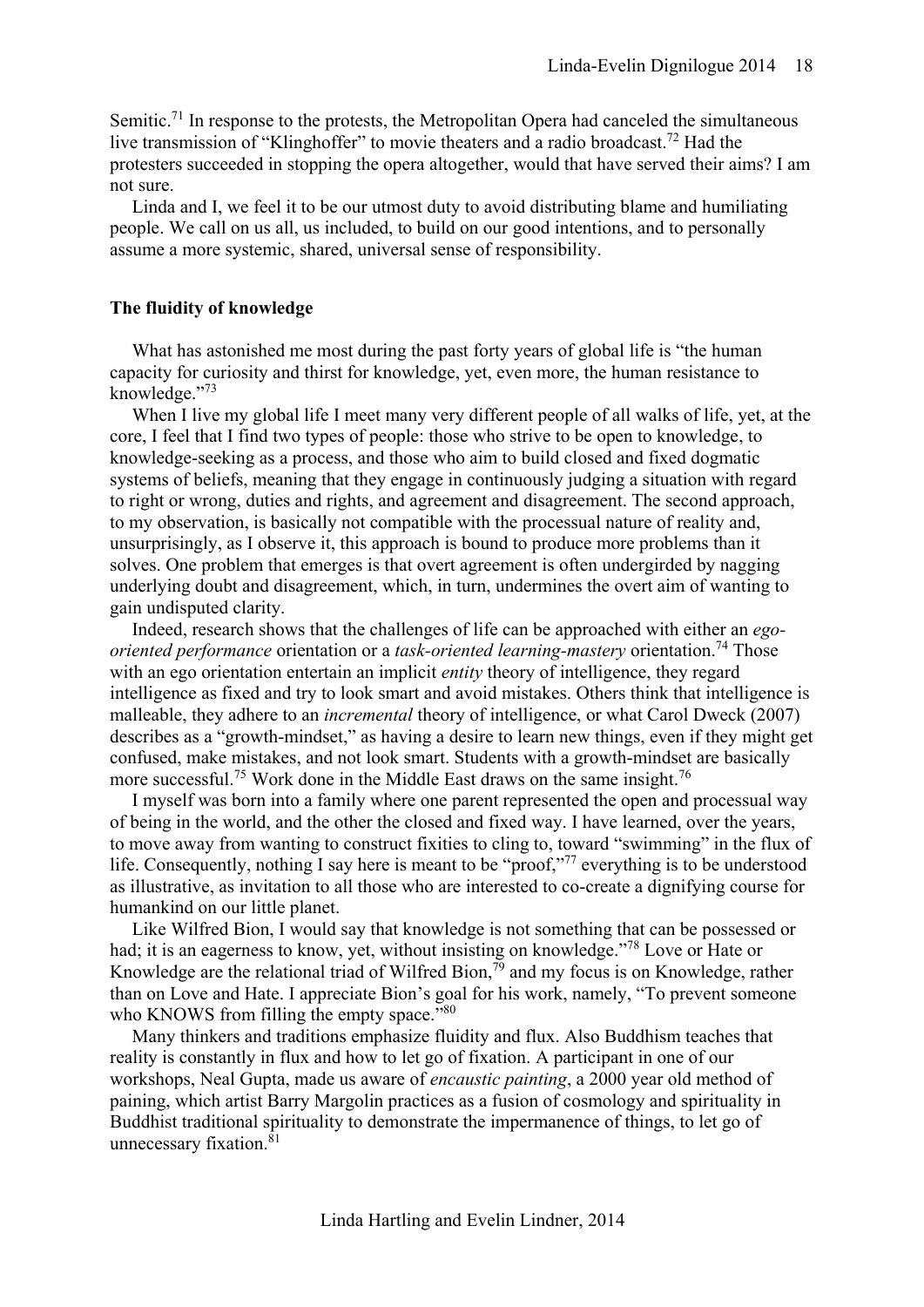During my global life, I have observed that true solidarity and cooperation emerge in a context were all involved respect each other as equal in dignity, and are willing to maintain an open, generous, and loving attitude vis-à-vis other living beings, giving them the benefit of the doubt rather than looking for opportunities for confrontation. There are many ways to describe this orientation, and I have experienced them at all corners of our planet: Buberian *I-Thou* orientation, *connected knowing* (rather than *separate knowing*, Mary Belenky), *let-itflow thinking* (rather than *verdict thinking*, S. M. Miller), *listening into voice* (Linda Hartling), *flourishing* (Martha Nussbaum, Amartya Sen), or *dialogue* (Paulo Freire).

I have coined the term *egalization* to connote the true manifestation of equality in dignity and match the word globalization to form the term *globegalization*. "Let us co-operate for *coglobegalization*!" would be a call to become serious about global family love. 82

Morton Deutsch, the father of the field of conflict resolution, is the honorary convener of our Workshop on Transforming Humiliation and Violent Conflict at Columbia University. I wish to end this section with *Deutsch's crude law of social relations*: "Cooperation breeds cooperation, while competition breeds competition." <sup>83</sup> Cooperation fosters also trust, and trust fosters cooperation.<sup>84</sup>

# <span id="page-18-0"></span>**New forms of events**

While working on this text, I read what interdisciplinary Earth/Life scientist Kurt Grimm wrote about the future of humankind:

1. Many of us are familiar with this parable: A young man confesses that two wolves are living inside of him: one is ravenous angry and greedy, the other is selfless, peaceful and kind. He is troubled over the struggle within him, and asks the sage, "Which wolf will prevail?" The sage replies, "The one you feed." I resubmit the assertion that it is INSTITUTIONALISM (particularly rigid and authoritarian institutionalism) within religious AND secular organizations of all sort, where the greedy ravenous wolf often prevails. The future we view, "as if through a glass, only dimly," is life-centric and lifeloving; institutionalism can and does kill, whether by starvation, suffocation or by trampling-laceration. The paradox of institutionalism presents a leverage point, perhaps the prominent leverage point. The alternative is not anarchy, and the solution awaits further discussion and discovery.

2. I am reminded that every family is a little civilization, every neighbourhood and so on; perhaps there are limits of scale. However, Parable of the Wolves certainly applies to this great undertaking. We all desire – deeply and at times tearfully – that what is beauty-full, great and good shall prevail over what is mean and ugly and small. We all desire to be a part of that, to contribute our very best to manifesting it. We are unified in this simplicitytruth, even as that is and shall be embedded within our individual and collective imperfection. As a community of scholars and (perhaps) sages, I am and we are being given a great opportunity to share like this. What I am and what we are doing is unique in my experience; it is transformative.<sup>85</sup>

To conclude, Linda and I would like invite all of us, ourselves included, into co-creating dignity in the world as sharegivers and careholders, while staying aware of the "elephant in the room," namely, humiliation, and engaging in "off the grid," extreme, lean, green (but not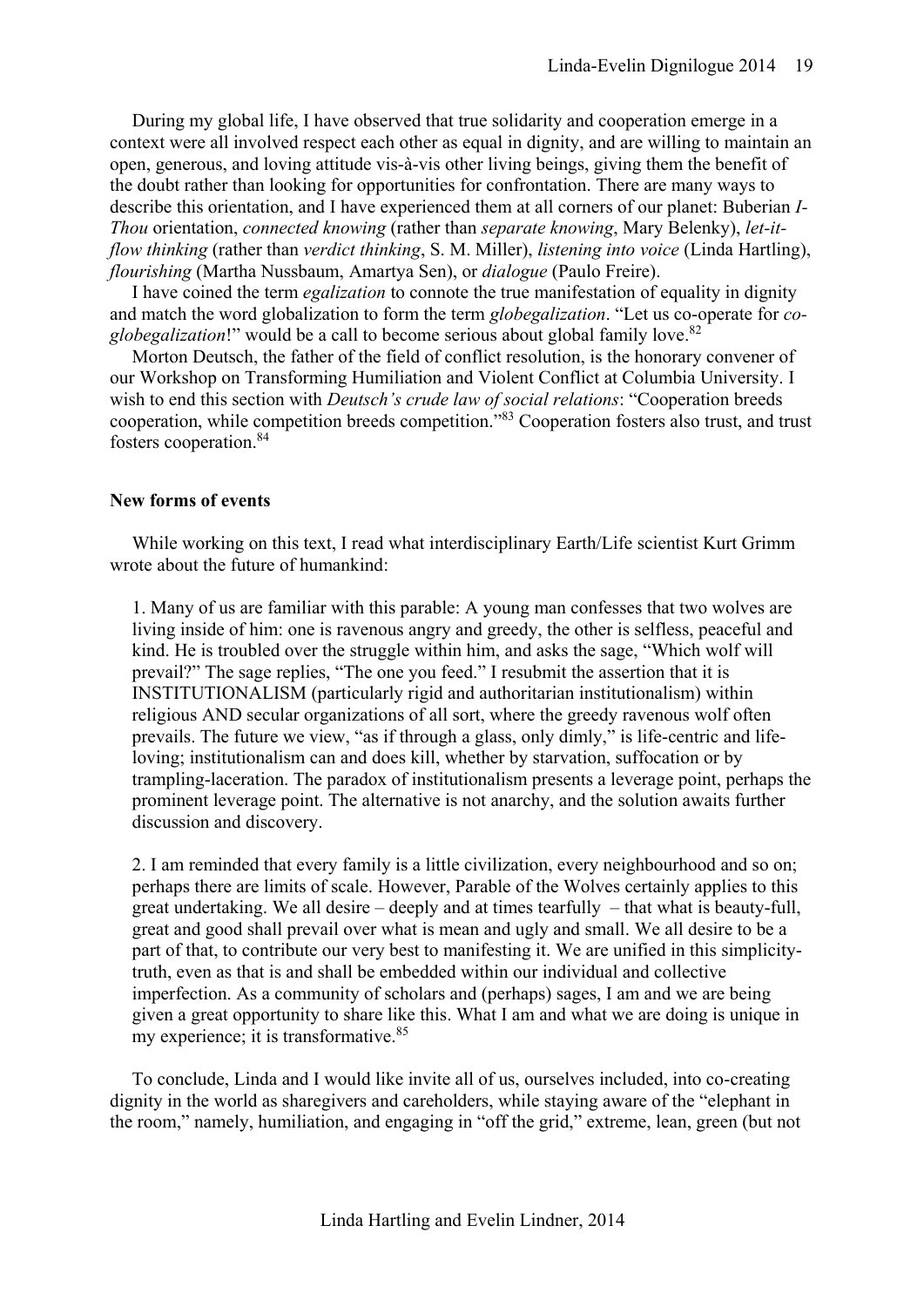mean) "non-profiteering" work in a spirit of cooperation rather than competition. We encourage everybody to create revolutionary new forms of initiatives and events.<sup>86</sup>

We embrace you all and thank all members of our global dignity movement for letting us learn from you! Thank you for being such wonderful Global Social Artists, Global Gardeners-Guardians of Dignity, Global Community Gardeners of Dignity!

As Linda formulated it so poignantly: "We have evolved away from the traditional topdown, ego-building, empire-building organizational structure and moved toward a more ecological, ripple-out network. This means that we are less interested in 'controlling the organization' and more interested in 'unfolding the organization,' creating conditions for people from all backgrounds and all walks of life to participate and engage."

## **References**

- <span id="page-19-7"></span><span id="page-19-0"></span>Ammann, Thomas, and Stefan Aust (2014). *Digitale Diktatur: Totalüberwachung, Cyberkrieg, Datenmissbrauch*. Berlin: Econ.
- <span id="page-19-9"></span>Beck, Ulrich, and Elisabeth Beck-Gernsheim (2002). *Individualization: institutionalized individualism and its social and political consequences*. London: Sage.
- <span id="page-19-1"></span>Bion, Wilfred R. (1961). *Experiences in groups: and other papers*. London: Tavistock.
- <span id="page-19-8"></span>Bion, Wilfred R. (1970). *Attention and interpretation: A scientific approach to insight in psycho-analysis and groups*. London: Tavistock.
- <span id="page-19-10"></span>Bourdieu, Pierre (1977). *Outline of a theory of practice*. Cambridge: Cambridge University Press.

<span id="page-19-3"></span>Bower, Joseph L. (2007). "Solve the succession crisis by growing inside-outside leaders." In *Harvard Business Review, 85* (11, November), pp. 91-96.

<span id="page-19-6"></span>Capaldo, Jeronim (2014). "The Trans-Atlantic Trade and Investment Partnership: European disintegration, unemployment and instability." In *The Global Development And Environment Institute (GDAE) working paper no. 14-03*. Medford, MA: Tufts University, The Global Development And Environment Institute (GDAE), [http://ase.tufts.edu/gdae/Pubs/wp/14-03CapaldoTTIP.pdf.](http://ase.tufts.edu/gdae/Pubs/wp/14-03CapaldoTTIP.pdf)

- <span id="page-19-2"></span>Collins, Jim (2001). "Level 5 leadership: The triumph of humility and fierce resolve." In *Harvard Business Review, 70* (1, January), pp. 68-76.
- <span id="page-19-11"></span>Collins, Patricia Hill (1991). *Black feminist thought: Knowledge, consciousness, and the politics of empowerment*. New York: Routledge.
- <span id="page-19-12"></span>Cruikshank, Barbara (1996). "Revolutions within: Self-government and self-esteem." In *Foucault and political reason: Liberalism, neo-liberalism and rationalities of government*, edited by Andrew Barry, Thomas Osborne, and Nikolas Rose, chapter 11, pp. 231–51. London: University College London (UCL) Press.
- <span id="page-19-13"></span>Dalai Lama, X. I. V. (2005). *The universe in a single atom: the convergence of science and spirituality*. New York: Morgan Road Books.
- <span id="page-19-15"></span>Deutsch, Morton (1973a). "Cooperative and competitive processes." In *The resolution of conflict: Constructive and destructive processes*, pp. 20-32. New Haven, CT: Yale University Press, [www.tc.edu/i/a/document/9741\\_TheResolutionofConflict.pdf.](http://www.tc.edu/i/a/document/9741_TheResolutionofConflict.pdf)
- <span id="page-19-14"></span>Deutsch, Morton (1973b). "Factors influencing the resolution of conflict." In *The resolution of conflict: Constructive and destructive processes*, pp. 351-400. New Haven, CT: Yale University Press.
- <span id="page-19-4"></span>Dewey, John (1916). *Democracy and education*. New York: Macmillan, see the full text at [www.gutenberg.org/files/852/old/dmedu10.txt.](http://www.gutenberg.org/files/852/old/dmedu10.txt)
- <span id="page-19-5"></span>Dewey, John (1938). *Experience and education*. New York: Macmillan.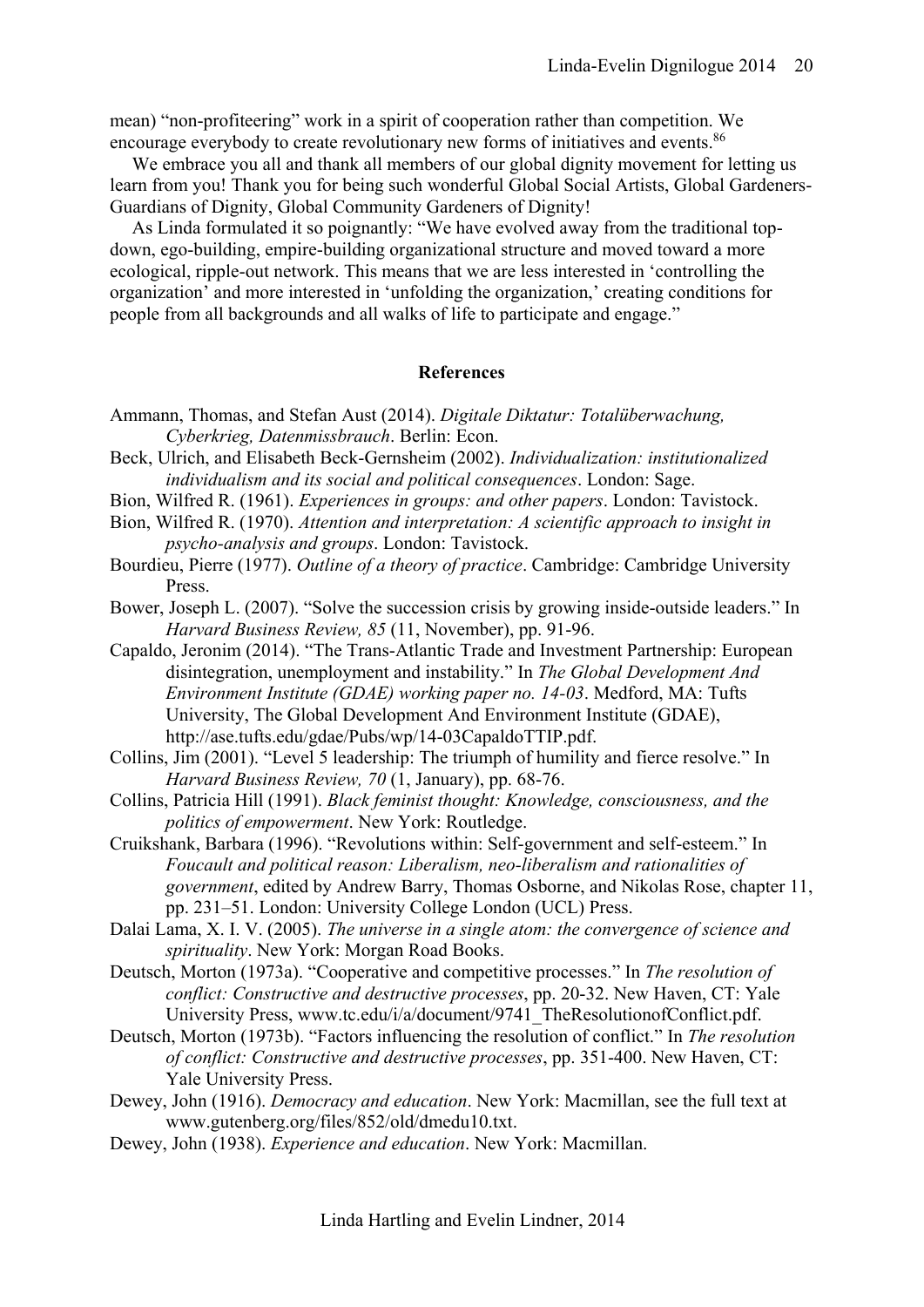- <span id="page-20-4"></span>Dewey, John (1944). *Democracy and education: An introduction to the philosophy of education*. New York: Free Press.
- <span id="page-20-20"></span>Dweck, Carol S. (1999). *Self-theories: Their role in motivation, personality, and development*. Philadelphia, PA: Psychology Press.
- <span id="page-20-21"></span>Dweck, Carol S. (2007). *Mindset - The new psychology of success: How we can learn to fulfill our potential*. New York: Random House.
- <span id="page-20-14"></span>Elias, Norbert (1994). *The civilizing process (Volume 1: The history of manners, Volume 2: State formation and civilization)*. Oxford: Blackwell.
- <span id="page-20-5"></span>Fineman, Martha Albertson (2004). *The myth of autonomy: A theory of dependency*. New York: New Press.
- <span id="page-20-0"></span>Fiske, Alan Page (1991). *Structures of social life: The four elementary forms of human relations - communal sharing, authority ranking, equality matching, market pricing*. New York: Free Press.
- <span id="page-20-1"></span>Fiske, Alan Page, Susan T. Fiske, Shinobu Kitayama, and Dov Cohen (2007). "Social relationships in our species and cultures." In *Handbook of cultural psychology*, pp. 283-306. New York: Guilford Press.
- <span id="page-20-7"></span>Forrester, Viviane (1996). *L'horreur économique*. Paris: Fayard.
- <span id="page-20-15"></span>Foucault, Michel (1979). "On governmentality." In *Ideology and Consciousness, 6*, pp. 5-21.
- <span id="page-20-16"></span>Foucault, Michel (1991). "Governmentality." In *The Foucault effect: Studies in governmentality*, edited by Graham Burchell, Colin Gordon, and Peter Miller, chapter 4, pp. 87-104. Chicago: University of Chicago Press.
- <span id="page-20-11"></span>Fox, Warwick (1990). *Toward a transpersonal ecology: Developing new foundations for environmentalism*. Boston: Shambhala.
- <span id="page-20-10"></span>Fox, Warwick (1992). "Intellectual origins of the "depth" theme in the philosophy of Arne Naess." In *Trumpeter, 9* (2), pp.

trumpeter.athabascau.ca/archives/content/v9.2/fox2.html.

- <span id="page-20-9"></span>Fox, Warwick (2000). *Ethics and the built environment*. London: Routledge.
- <span id="page-20-19"></span>Frances, Allen (2013). *Saving normal: An insider's revolt against out-of-control psychiatric diagnosis, DSM-5, Big Pharma, and the medicalization of ordinary life*. New York: William Morrow.
- <span id="page-20-6"></span>Gagné, Marylène, and Edward L. Deci (2005). "Self-determination theory and work motivation." In *Journal of Organizational Behavior, 26* (4), pp. 331-62, doi:10.1002/job.322,

[www.selfdeterminationtheory.org/SDT/documents/2005\\_GagneDeci\\_JOB\\_SDTtheor](http://www.selfdeterminationtheory.org/SDT/documents/2005_GagneDeci_JOB_SDTtheory.pdf) [y.pdf.](http://www.selfdeterminationtheory.org/SDT/documents/2005_GagneDeci_JOB_SDTtheory.pdf)

- <span id="page-20-17"></span>Galtung, Johan (1996). *Peace by peaceful means*. Oslo and London: PRIO (International Peace Research Institute Oslo) and Sage.
- <span id="page-20-2"></span>Gandhi, Arun Manilal (2003). *Legacy of love: My education on the path of nonviolence*. El Sobrante, CA: North Bay Book.
- <span id="page-20-8"></span>Gerstetter, Christiane, and Nils Meyer-Ohlendorf (2013). *Investor-state dispute settlement under TTIP - A risk for environmental regulation?* Berlin: Heinrich-Böll-Stiftung, [www.ecologic.eu/10402.](http://www.ecologic.eu/10402)
- <span id="page-20-12"></span>Graeber, David (2001). *Toward an anthropological theory of value: The false coin of our own dreams*. New York: Palgrave.
- <span id="page-20-13"></span>Graeber, David (2011). *Debt: The first 5,000 years*. New York: Melville House.
- <span id="page-20-3"></span>Gratton, Lynda, and Tamara J. Erickson (2007). "Eight ways to build collaborative teams." In *Harvard Business Review, 85* (11, November), pp. 100-09.
- <span id="page-20-18"></span>Guha, Ranajit, and Gayatri Chakravorty Spivak (Eds.) (1988). *Selected subaltern studies*. New York: Oxford University Press.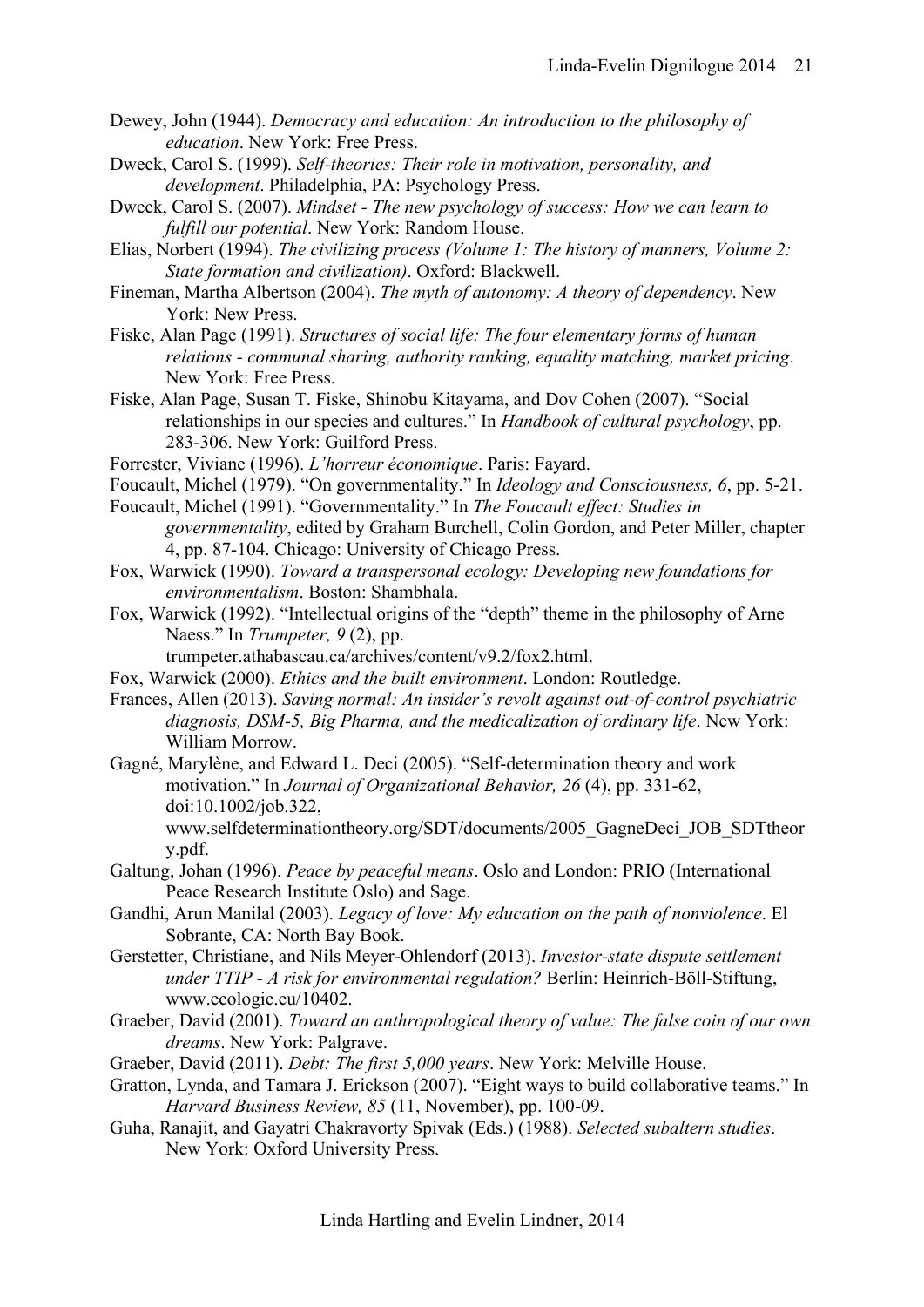- <span id="page-21-9"></span>Habermas, Jürgen (1987). *The theory of communicative action, Volume 2, System and lifeworld: A critique of functionalist reason*. Boston: Beacon Press.
- <span id="page-21-12"></span>Halperin, Eran, Keren Sharvit, and James J. Gross (2010). "Emotion and emotion regulation in intergroup conflict: An appraisal based framework." In *Intergroup conflicts and their resolution: Social psychological perspectives*, edited by Daniel Bar-Tal, chapter 3, pp. 83-104. New York: Psychology Press.
- <span id="page-21-5"></span>Hartling, Linda Margaret, and Tracy Luchetta (1999). "Humiliation: Assessing the impact of derision, degradation, and debasement." In *Journal of Primary Prevention, 19* (5), pp. 259-78, doi: 10.1023/A:1022622422521.
- <span id="page-21-1"></span>Hartling, Linda Margaret, Evelin Gerda Lindner, Ulrich Josef Spalthoff, and Michael Francis Britton (2013a). "Humiliation: A nuclear bomb of emotions?". In *Psicología Política, 46* (Mayo), pp. 55-76, [www.uv.es/garzon/psicologia%20politica/N46.htm.](http://www.uv.es/garzon/psicologia%20politica/N46.htm)
- <span id="page-21-2"></span>Hartling, Linda Margaret, Evelin Gerda Lindner, Ulrich Josef Spalthoff, and Michael Francis Britton (2013b). "International Day of Democracy: The Contribution of the Human Dignity and Humiliation Studies Network." In *Global Education Magazine, 5* (Special Issue, "International Day of Democracy"), pp. [www.globaleducationmagazine.com/international-day-democracy-contribution-](http://www.globaleducationmagazine.com/international-day-democracy-contribution-human-dignity-humiliation-studies-network/)

[human-dignity-humiliation-studies-network/.](http://www.globaleducationmagazine.com/international-day-democracy-contribution-human-dignity-humiliation-studies-network/)

<span id="page-21-0"></span>Hartling, Linda Margaret, Evelin Gerda Lindner, Michael Francis Britton, and Ulrich Josef Spalthoff (2014). "Beyond humiliation: Toward learning that dignifies the lives of all people." In *Leading transformative higher education: Studies, reflections, questions*, edited by Gary Hampson, Gaudenz Assenza, Matthew Rich, and Kamil Gregor. Olomouc, Czech Republic: Palacky University Press, second volume of a three volume series titled *Leadership in Transformation of Worldview and Higher Education*, forthcoming in 2014,

[www.humiliationstudies.org/whoweare/evelin02.php.](http://www.humiliationstudies.org/whoweare/evelin02.php)

- <span id="page-21-11"></span>Horn, Robert E. (1998). *Visual language: Global communication for the 21st century*. Bainbridge Island, WA: MacroVU Press.
- <span id="page-21-7"></span>Hudson, Michael (2012). *The bubble and beyond: Fictitious capital, debt deflation and the global crisis*. Dresden, Germany: Islet.
- <span id="page-21-10"></span>Illouz, Eva (2008). *Saving the modern soul: Therapy, emotions, and the culture of self-help*. Berkeley, CA: University of California Press.
- <span id="page-21-14"></span>Jacobus, Mary (2005). *The poetics of psychoanalysis: In the wake of Klein*. Oxford: Oxford University Press.
- <span id="page-21-6"></span>Klein, Donald C., and Kathleen Morrow (2001). *New vision, new reality: A guide to unleashing energy, joy, and creativity in your life*. Center City, MN: Hazelden Information & Education Services.
- <span id="page-21-13"></span>Klein, Melanie (1957). *Envy and gratitude*. London: Tavistock.
- <span id="page-21-3"></span>Lee, Wayne E. (2015). "When did warfare begin? Archaeology, evolution, and the early evidence of conflict." In *Quarterly Journal of Military History, 27* (2, Winter), pp. 64- 71.
- <span id="page-21-4"></span>Lindner, Evelin Gerda (2006a). *Is it possible to "change the world"? Some guidelines to how we can build a more decent and dignified world effectively: The case of dignifying abusers*. Human Dignity and Humiliation Studies, [www.humiliationstudies.org/whoweare/evelin02.php.](http://www.humiliationstudies.org/whoweare/evelin02.php)
	-
- <span id="page-21-8"></span>Lindner, Evelin Gerda (2006b). *Making enemies: Humiliation and international conflict*. Westport, CT, London: Praeger Security International.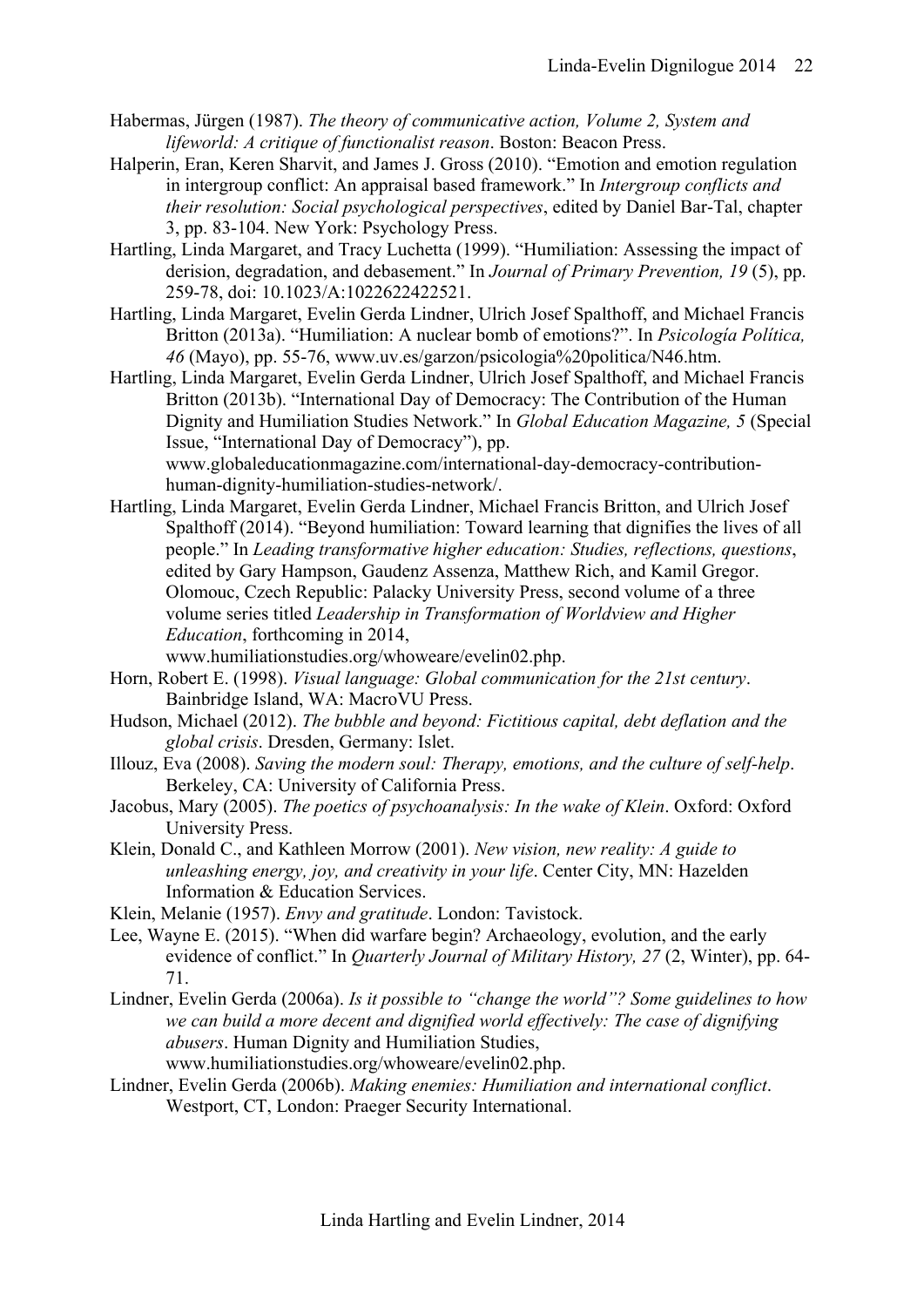- <span id="page-22-5"></span>Lindner, Evelin Gerda (2007). "Avoiding humiliation - From intercultural communication to global interhuman communication." In *Journal of Intercultural Communication, SIETAR Japan, 10*, pp. 21-38, [www.humiliationstudies.org/whoweare/evelin02.php.](http://www.humiliationstudies.org/whoweare/evelin02.php)
- <span id="page-22-12"></span>Lindner, Evelin Gerda (2009). *Emotion and conflict: How human rights can dignify emotion and help us wage good conflict*. Westport, CT, London: Praeger.
- <span id="page-22-1"></span>Lindner, Evelin Gerda, and Desmond Tutu (Foreword) (2010). *Gender, humiliation, and global security: Dignifying relationships from love, sex, and parenthood to world affairs*. Santa Barbara, CA: Praeger.
- <span id="page-22-3"></span>Lindner, Evelin Gerda (2012a). *A dignity economy: Creating an economy which serves human dignity and preserves our planet*. Lake Oswego, OR: World Dignity University Press.
- <span id="page-22-6"></span>Lindner, Evelin Gerda (2012b). "Fostering global citizenship." In *The psychological components of sustainable peace*, edited by Morton Deutsch, and Peter T. Coleman, chapter 15, pp. 283-98. New York: Springer, [www.humiliationstudies.org/whoweare/evelin02.php.](http://www.humiliationstudies.org/whoweare/evelin02.php)
- <span id="page-22-0"></span>Lindner, Evelin Gerda, Linda Margaret Hartling, Ulrich Josef Spalthoff, and Michael Francis Britton (2012). "Human Dignity and Humiliation Studies: A global network advancing dignity through dialogue." In *Interculturalism, education, and dialogue*, edited by Tina Besley, and Michael A. Peters, chapter 26, pp. 386-96. New York: Peter Lang.
- <span id="page-22-7"></span>Lindner, Evelin Gerda (2013). *Living globally: Global citizenship of dignity and care as personal practice*. Oslo, Norway: Long version of the contribution written for the anthology *Norwegian Citizen - Global Citizen*,

[www.humiliationstudies.org/whoweare/evelin02.php.](http://www.humiliationstudies.org/whoweare/evelin02.php)

- <span id="page-22-8"></span>Lindner, Evelin Gerda (2014a). *Global dignity: What is it? How do we achieve it?* Bangkok and Chiang Mai, Thailand: This paper brings together Evelin Lindner's insights on global dignity with the experiences and insights she gathered in Thailand in March and April 2014. It draws together the presentations she gave at the following two conferences: "Urban Dignity: What Is It? How Do We Achieve It?", presentation given at the 12th Urban Culture Forum, "Arts and Social Outreach - Designs for Urban Dignity", organised by The Urban Research Plaza, Chulalongkorn University, Bangkok, Thailand, 3rd - 4th March 2014, and "Global Dignity", presentation given at the 23rd Annual Conference of Human Dignity and Humiliation Studies, "Returning Dignity", Chiang Mai University, Northern Thailand, 8-12th March 2014, [www.humiliationstudies.org/whoweare/evelin02.php.](http://www.humiliationstudies.org/whoweare/evelin02.php)
- <span id="page-22-4"></span>Lindner, Evelin Gerda (2014b). *A global life design: Reflections and a chronological description, 2006 - 2015*. Human Dignity and Humiliation Studies, [www.humiliationstudies.org/whoweare/evelin/09.php#chronology.](http://www.humiliationstudies.org/whoweare/evelin/09.php#chronology)
- <span id="page-22-10"></span>Madsen, Ole Jacob (2014a). "Psychology oblivious to psychology: Some limits on our capacity for processing psychology in society." In *Theory and Psychology, 24* (5), pp. 609-29, doi: 10.1177/0959354314543969.
- <span id="page-22-11"></span>Madsen, Ole Jacob (2014b). *The therapeutic turn: How psychology altered western culture*. London: Routledge.
- <span id="page-22-13"></span>Mansfield, Victor, and X. I. V. Dalai Lama (2008). *Tibetan Buddhism and modern physics: Toward a union of love and knowledge*. West Conshohocken, PA: Templeton Foundation Press.
- <span id="page-22-2"></span>Miller, Jean Baker (1976/1986). *Toward a new psychology of women*. Boston: Beacon Press.
- <span id="page-22-9"></span>Næss, Arne (1978). "Through Spinoza to Mahayana Buddhism or through Mahayana Buddhism to Spinoza?" In *Spinoza's philosophy of man: Proceedings of the*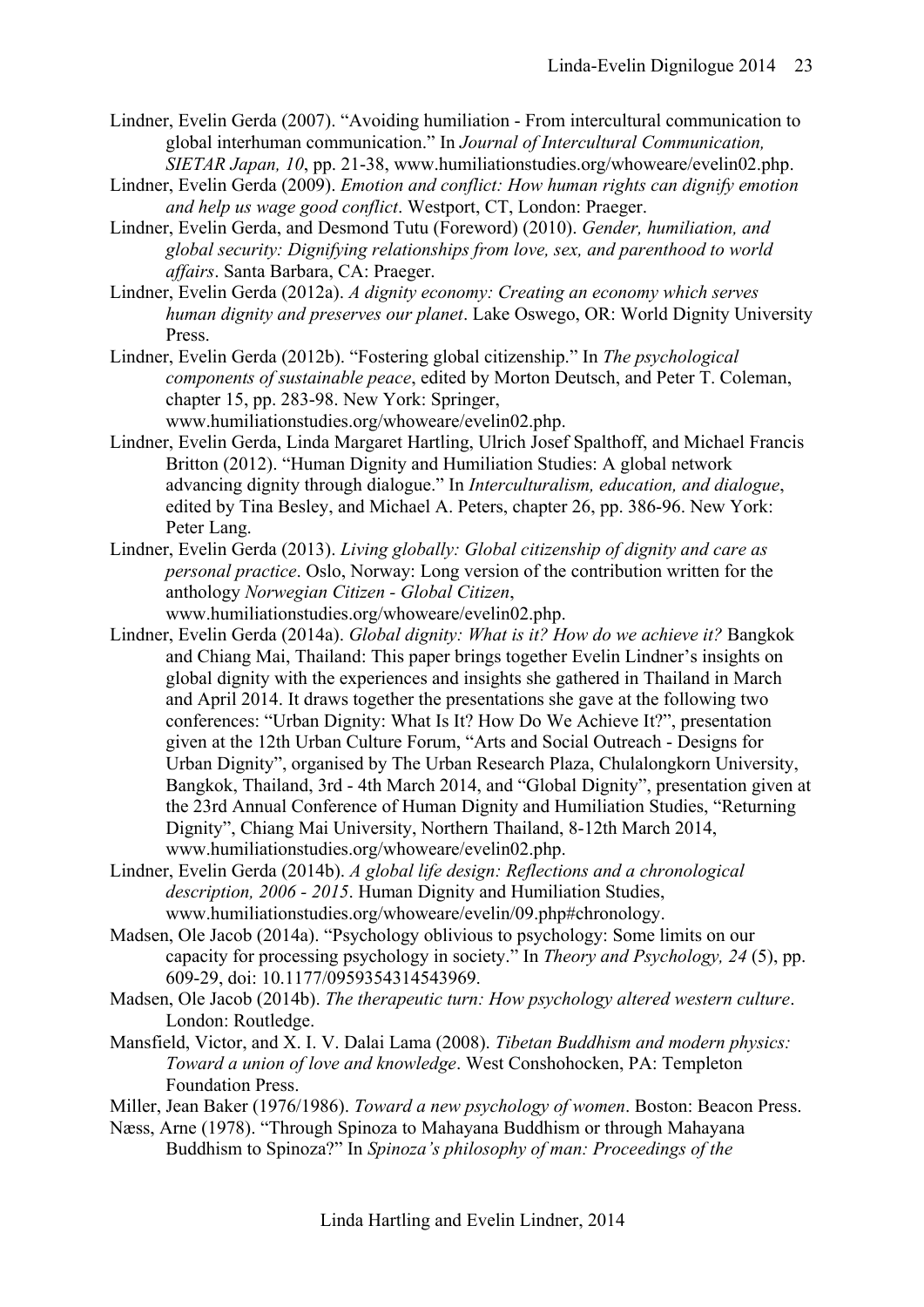*Scandinavian Spinoza Symposium 1977*, edited by Jon Wetlesen. Oslo, Norway: University of Oslo Press.

- <span id="page-23-12"></span>Parsons, Michael (2000). *The dove that returns, the dove that vanishes: Paradox and creativity in psychoanalysis*. London: Routledge.
- <span id="page-23-10"></span>Raskin, Paul (2014). *A great transition? Where we stand*. Keynote address at the biennial conference of the International Society for Ecological Economics (ISEE) in Reykjavik, Iceland, in August 2014, [www.greattransition.org/publication/a-great](http://www.greattransition.org/publication/a-great-transition-where-we-stand)[transition-where-we-stand.](http://www.greattransition.org/publication/a-great-transition-where-we-stand)
- <span id="page-23-11"></span>Raskin, Paul D., Tariq Banuri, Gilbert Gallopín, Pablo Gutman, Al Hammond, Robert Kates, and Rob Swart (2002). *Great transition: The promise and lure of the times ahead*. Boston: Stockholm Environment Institute (SEI), Tellus Institute, a report of the Global Scenario Group, [www.gtinitiative.org/documents/Great\\_Transitions.pdf.](http://www.gtinitiative.org/documents/Great_Transitions.pdf)
- <span id="page-23-13"></span>Ricard, Matthieu, and Trinh Xuan Thuan (2004). *The quantum and the lotus: A journey to the frontiers where science and Buddhism meet*. New York: Three Rivers Press, translated from *L'Infini dans la Paume de la Main*, Paris: Nil Éditions, 2001.
- <span id="page-23-3"></span>Rioch, Margaret J. (1970). "The work of Wilfred Bion on groups." In *Psychiatry: Journal for the Study of Interpersonal Processes, 33* (1, February), pp. 56-66.
- <span id="page-23-9"></span>Rose, Nikolas (1996). *Inventing our Selves: Psychology, power, and personhood*. Cambridge: Cambridge University Press.
- <span id="page-23-6"></span>Rothkopf, David J. (2008). *Superclass: The global power elite and the world they are making*. New York: Farrar, Straus and Giroux.
- <span id="page-23-4"></span>Simpson, Douglas J., Judy C. Aycock, and Michael J. B. Jackson (2005). *John Dewey and the art of teaching: toward reflective and imaginative practice*. Thousand Oaks, CA: Sage.
- <span id="page-23-7"></span>Smith, Adam (1759). *The theory of moral sentiments*. London, Edinburg, UK: Printed for A. Millar, London; and A. Kincaid and J. Bell, Edinburgh.
- <span id="page-23-0"></span>Staub, Ervin (1989). *The roots of evil: The origins of genocide and other group violence*. Cambridge: Cambridge University Press.
- <span id="page-23-1"></span>Staub, Ervin (1993). "The psychology of bystanders, perpetrators, and heroic helpers." In *International Journal of Intercultural Relations, 17*, pp. 315-41.
- <span id="page-23-2"></span>Staub, Ervin (2015). *The roots of goodness and resistance to evil: Inclusive caring, moral courage, altruism born of suffering, active bystandership and heroism*. New York: Oxford University Press.
- <span id="page-23-5"></span>Waring, Marilyn (1988). *If women counted: A new feminist economics*. San Francisco: Harper and Row.
- <span id="page-23-8"></span>Weissmann, Myrna M., and Crossnational Collaborative Group (1992). "The changing rate of major depression. Cross-national comparisons. Cross-National Collaborative Group." In *Journal of the American Medical Association (JAMA) Psychiatry, 268* (21), pp. 3098-105, doi: 10.1001/jama.268.21.3098,

 $\overline{a}$ 

[www.ios.sinica.edu.tw/ios/people/personal/lyc/1992The%20Changing%20Rate%20of](http://www.ios.sinica.edu.tw/ios/people/personal/lyc/1992The%20Changing%20Rate%20of%20MajorDepression.pdf) [%20MajorDepression.pdf.](http://www.ios.sinica.edu.tw/ios/people/personal/lyc/1992The%20Changing%20Rate%20of%20MajorDepression.pdf)

<sup>&</sup>lt;sup>1</sup> See for work on bystander[s Staub, 1989,](#page-23-0) [1993,](#page-23-1) [2015.](#page-23-2) See also a number of recent publications on our work, [Hartling, et al., 2014,](#page-21-0) [Hartling, et](#page-21-1) al., 2013a, [b,](#page-21-2) [Lindner, et al., 2012.](#page-22-0)

<sup>2</sup> The relational theory model (RTM) was introduced by anthropologist Alan Page Fiske. See [Fiske, 1991,](#page-20-0) [Fiske,](#page-20-1)  [et al., 2007,](#page-20-1) and an introduction on www.sscnet.ucla.edu/anthro/faculty/fiske/relmodov.htm.

<sup>&</sup>lt;sup>3</sup> [Lindner and Desmond Tutu \(Foreword\), 2010.](#page-22-1)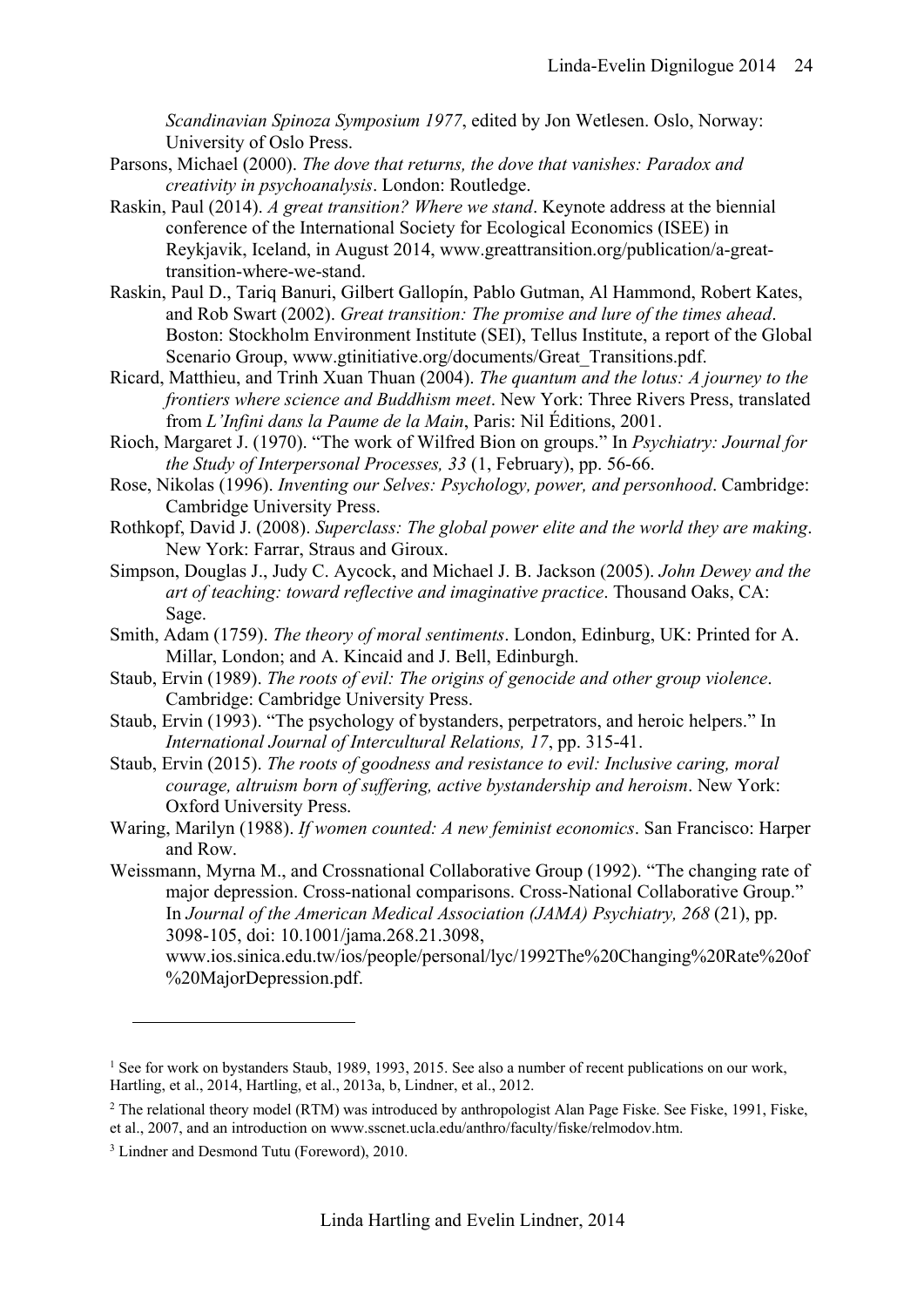<sup>4</sup> We thank Linda M. Hartling for sharing her impressions of meeting Gandhi's grandson Arun M. Gandhi at the "Messages of Peace" Conference, September 20, 2009 at Marylhurst University in Oregon, USA. Gandhi described the crucial lessons he learned from his grandfather about the lifelong practice of nonviolent action. He also offered a rare glimpse into how the women in his grandfather's life shaped the development of nonviolent principles and practices. "You cannot change people's hearts by law," Grandfather said. "You can only change hearts by love," [Gandhi, 2003](#page-20-2), p. 91. See also arungandhi.org.

<sup>5</sup> [Lee, 2015.](#page-21-3)

1

<sup>6</sup> [Lindner, 2006a.](#page-21-4)

<sup>7</sup> Linda M. Hartling paraphrases Jean Baker Miller's conceptualization as follows: The "five good things" are increased zest, empowerment, clarity of thought, sense of worth, and a desire for greater connection. The benefits are authentic engagement and communication, energy going into the discussion of ideas rather than into defending one's perspective or position, the emergence of creative ideas and new understandings, and, most importantly, the prevention of humiliation and promotion of human dignity.

<sup>8</sup> [Miller, 1976/1986.](#page-22-2)

<sup>9</sup> See Linda's doctoral dissertation, of which Jean Baker Miller was the academic advisor, Hartling and Luchetta, 1999.

<sup>10</sup> Afterword by Linda M. Hartling to [Lindner and Desmond Tutu \(Foreword\), 2010.](#page-22-1)

<sup>11</sup> "Shame on Komen': Protesters Charge 'Pinkwashing' over Fracking-Charity Partnership," by Lauren McCauley, *Common Dreams*, October 27, 2014[, www.commondreams.org/news/2014/10/27/shame-komen](http://www.commondreams.org/news/2014/10/27/shame-komen-protesters-charge-pinkwashing-over-fracking-charity-partnership)[protesters-charge-pinkwashing-over-fracking-charity-partnership.](http://www.commondreams.org/news/2014/10/27/shame-komen-protesters-charge-pinkwashing-over-fracking-charity-partnership) The PR action was called off after advocates slammed the national breast cancer organization for teaming up with cancer-causing corporations. See also The Daily Show of Jon Stewart, on December 3, 2014, where Samantha Bee satirically rebrands known carcinogens to be breast cancer-friendly, http://thedailyshow.cc.com/videos/yosyx6/pink-fracking.

<sup>12</sup> [Lindner, 2012a.](#page-22-3)

<sup>13</sup> [Lindner, 2014b.](#page-22-4)

<sup>14</sup> [Bion, 1961,](#page-19-1) [Rioch, 1970.](#page-23-3) I thank David Bell for reminding me of Bion's work. Bell directs the Fitzjohn's Unit in London, UK, a specialist service for serious/complex psychological disorders. Bell opened the Conference "Knowledge as Construction, Knowledge as Experience: Reflections on Psychic Change," co-sponsored by the Contemporary Freudian Society (CFS) and the International Psychoanalytic Studies Organization (IPSO). This was an IPA Visiting Scholar Clinical Weekend at Mt. Sinai Medical Center, New York, November 21-23, 2014. The focus of the weekend was to underline how different theoretical persuasions lead to differences in therapeutic aim, therapeutic action, and therapeutic technique. See

[http://internationalpsychoanalysis.net/2014/09/30/ipa-visiting-scholar-clinical-weekend-with-david-bell/.](http://internationalpsychoanalysis.net/2014/09/30/ipa-visiting-scholar-clinical-weekend-with-david-bell/) In his talk on knowledge as construction versus knowledge as experience, on November 21, 2014, Bell explained that the most pervasive phenomenon he observes in his work is not knowledge and its qualities, but resistance to knowledge. He is in awe at how covert disagreement can persist alongside overt agreement. He made clear, however, that the cases he shared were meant to be illustrative, rather than "proof."

<sup>15</sup> See related publications in *Harvard Business Review*, such as [Collins, 2001.](#page-19-2) See also www.selflessleadership.com. So-called *outside-inside* leaders – se[e Bower, 2007](#page-19-3) – can forge innovative ways of organizing collaborative teams, with a flexible network orientation, rather than rigid organizational structures. See also [Gratton and Erickson, 2007.](#page-20-3)

<sup>16</sup> [Dewey, 1916,](#page-19-4) [Dewey, 1938,](#page-19-5) [Dewey, 1944,](#page-20-4) [Simpson, et al., 2005.](#page-23-4)

<sup>17</sup> [Dewey, 1916,](#page-19-4) p. 110.

<sup>18</sup> See for work on bystanders [Staub, 1989,](#page-23-0) [1993,](#page-23-1) [2015.](#page-23-2) See also a number of recent publications on our work, [Hartling, et al., 2014,](#page-21-0) [Hartling, et al., 2013a,](#page-21-1) [b,](#page-21-2) [Lindner, et al., 2012.](#page-22-0)

<sup>19</sup> [Lindner and Desmond Tutu \(Foreword\), 2010.](#page-22-1)

<sup>20</sup> We thank Linda M. Hartling for sharing her impressions of meeting Gandhi's grandson Arun M. Gandhi at the "Messages of Peace" Conference, September 20, 2009 at Marylhurst University in Oregon, USA. Gandhi described the crucial lessons he learned from his grandfather about the lifelong practice of nonviolent action. He also offered a rare glimpse into how the women in his grandfather's life shaped the development of nonviolent principles and practices. "You cannot change people's hearts by law," Grandfather said. "You can only change hearts by love," [Gandhi, 2003](#page-20-2), p. 91. See also arungandhi.org.

Linda Hartling and Evelin Lindner, 2014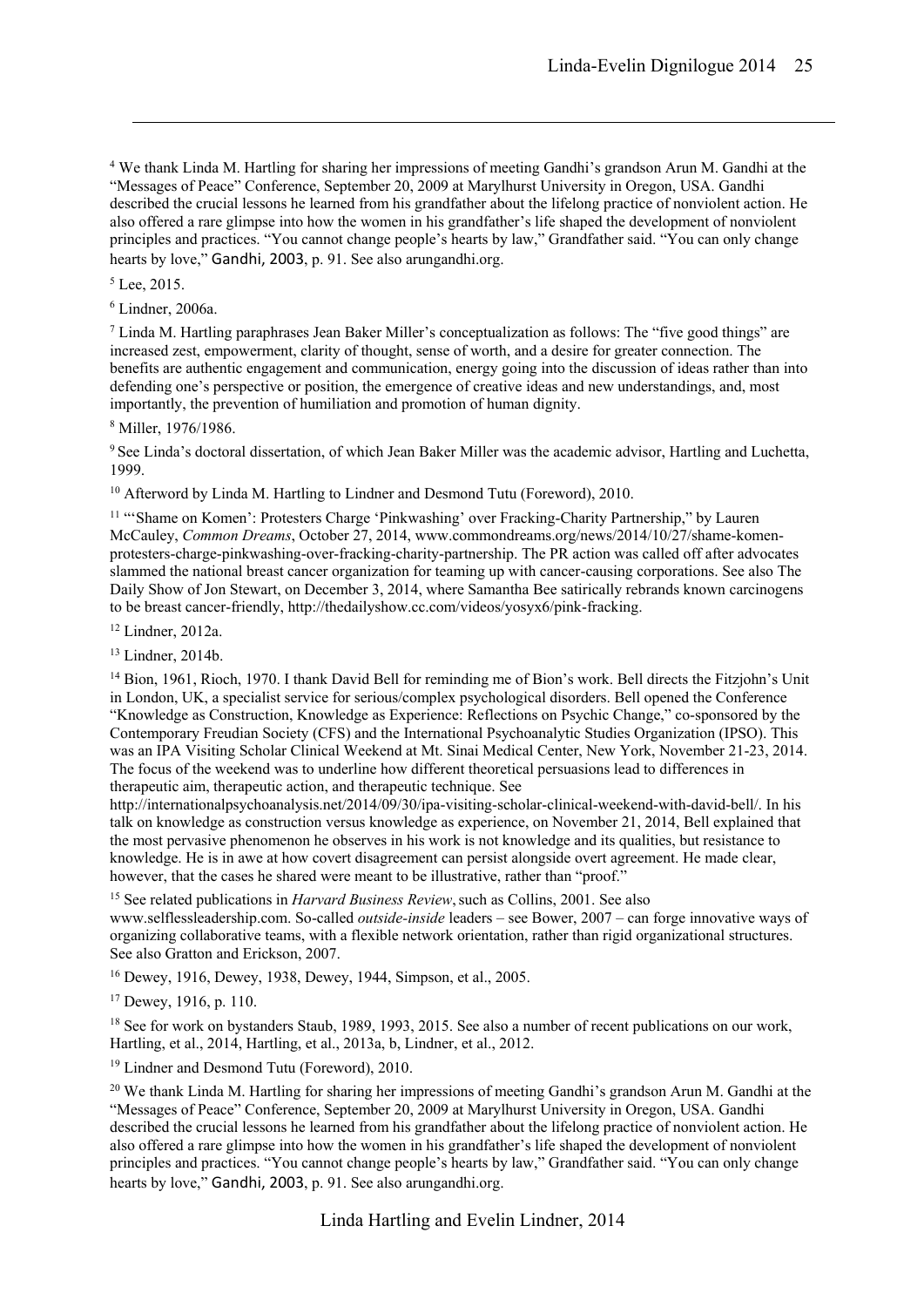<sup>21</sup> See also Wayne [Lee, 2015,](#page-21-3) who makes the argument that cooperation originally arose through biological selection from being exposed to death by fellow humans:

Some scholars argue that Talheim, Ofnet, and Jebel Sahaba all represent conflict from locations and times during which humans were settling into sedentary patterns of life that emphasized and hardened territoriality and intensified competition for local resources. But again moving backward in time, it becomes clear that the pivotal issue is not sedentism but biological selection. Did it operate on human evolution to favor traits especially group size and self-sacrificing cooperation (usually called altruism) — that provided a competitive advantage in intergroup conflict? (p. 67)

Did violence among our own hominid ancestors go back far enough and was it frequent enough to have evolutionary effects? In other words, did death by fellow humans generate an evolutionary selection effect? Historian Samuel Bowles, using a variety of estimates of lethality — including from the ethnographic record of hunter-gatherer warfare, from the conflicts of chimpanzees, and from the limited archaeological evidence of prehistoric foragers societies — has developed a mathematical model he says indicates that "for many groups and for substantial periods of human prehistory, lethal group conflict may have been frequent enough" and lethal enough to have a selection effect, and furthermore, it was selecting for "quite costly forms of altruism." Cooperation and conflict, it seems, proved to be two sides of the same revolutionary coin, each reinforcing the other, as groups evolved larger and more successful systems of cooperation in order to succeed at conflict, and the persistence of conflict necessitated ever more complex forms of cooperation (p. 70).

 $22$  Deutsch, Morton, in a personal communication, November 21, 2014.

<sup>23</sup> [Fineman, 2004.](#page-20-5)

1

...

<sup>24</sup> [Fineman, 2004,](#page-20-5) p. 31.

<sup>25</sup> [Waring, 1988.](#page-23-5)

<sup>26</sup> See, among others, [Lindner, 2007.](#page-22-5)

<sup>27</sup> The *relational* theory *model* (RTM) was introduced by anthropologist Alan Page Fiske. See [Fiske, 1991,](#page-20-0) [Fiske, et al., 2007,](#page-20-1) and an introduction on www.sscnet.ucla.edu/anthro/faculty/fiske/relmodov.htm.

<sup>28</sup> See Linda's doctoral dissertation, of which Jean Baker Miller was the academic advisor, Hartling and Luchetta, 1999.

<sup>29</sup> [Miller, 1976/1986.](#page-22-2) Jean Baker Miller and S. Michael (Mike) Miller are members in the global advisory board of our Human Dignity and Humiliation Studies network, see www.humiliationstudies.org/whoweare/board.php. They received the Lifetime Achievement Award of the Human Dignity and Humiliation Studies network in the 2011 Workshop on Transforming Humiliation and Violent Conflict, see www.humiliationstudies.org/whoweare/annualmeeting18.php.

<sup>30</sup> See, for instance, [Klein and Morrow, 2001,](#page-21-6) and more of Klein's work at

www.humiliationstudies.org/whoweare/don.php.

<sup>31</sup> Don Klein spoke about awe and wonderment in all of our conferences. He participated in our foundational conference in 2003 in Paris, our conferences in 2004 in Paris and New York City, and our conferences in 2006 in Costa Rica and in New York City.

<sup>32</sup> [Lindner, 2012a.](#page-22-3)

 $33$  See, among many other publications, for instance, [Gagné and Deci, 2005.](#page-20-6)

 $34$  [Forrester, 1996.](#page-20-7)

<sup>35</sup> The so-called investor-state dispute clause in trade agreements such as TTIP, TPP, CETA, or TISA allows companies to sue governments if they see their profits threatened, and states may have to compensate investors for taking legitimate environmental measures (The Transatlantic Trade and Investment Partnership, TTIP, The Trans-Pacific Partnership, TPP, The Comprehensive Economic and Trade Agreement, CETA, or Agreement, TISA). The investor-state dispute settlement clauses in the current trade agreements are described as a "Trojan horse" for capturing global power, see, for instance, a German publication, Gerstetter and Meyer-Ohlendorf, 2013. See also [Capaldo, 2014.](#page-19-6)

<sup>36</sup> At present, the argument is being made that humankind has never lived in a dictatorship like now, namely, of total surveillance, see a German publication as an example, [Ammann and Aust, 2014.](#page-19-7)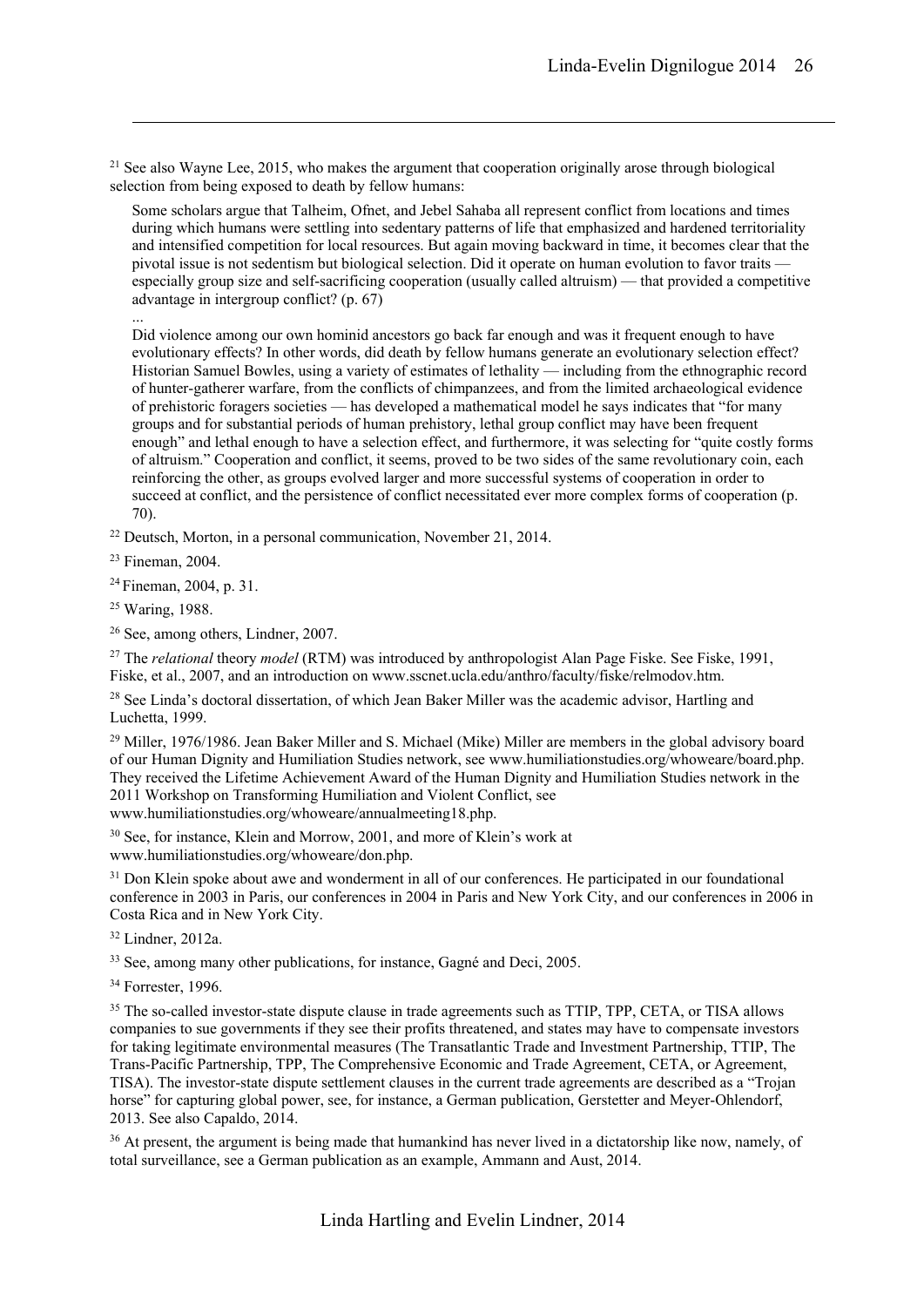$37$  If we are to believe scholar and strategist David J. [Rothkopf, 2008,](#page-23-6) a small number (circa 6,000) of largely unelected powerful people around the globe have shaped the world during the past decades in ways that made the financial meltdown possible.

<sup>38</sup> [Lindner,](#page-22-6) 2012b[, 2013,](#page-22-7) [2014a.](#page-22-8)

1

<sup>39</sup> Arne Næss was a pillar of our 2nd Annual Meeting of Human Dignity and Humiliation Studies, September 12–13, 2003, at the Maison des Sciences de l'Homme de l'Homme in Paris, see

www.humiliationstudies.org/whoweare/annualmeeting02.php. Arne Næss is a member in the global advisory board of our Human Dignity and Humiliation Studies network, still with us in spirit after his passing in 2009, see www.humiliationstudies.org/whoweare/board.php.

<sup>40</sup> [Næss, 1978,](#page-22-9) p. 143. Warwick Fox, in his paper "Intellectual Origins of the 'Depth' Theme in the Philosophy of Arne Næss," explains: "The extent to which a person discriminates along a chain of precizations (and, therefore, in a particular direction of interpretation) is a measure of their depth of intention, that is, the depth to which that person can claim to have understood the intended meaning of the expression," [Fox, 2000,](#page-20-9) p. 5. See also [Fox, 1992.](#page-20-10)

<sup>41</sup> [Fox, 1990,](#page-20-11) chapter 4, pp. 81–118, chapter 5, pp. 119–145.

<sup>42</sup> [Lindner, 2007.](#page-22-5)

<sup>43</sup> [Bion, 1970,](#page-19-8) p. 125.

<sup>44</sup> *Von Debussy bis Dalbavie mit Pierre Boulez* (1/2), concert on Arte (Association relative à la télévision européenne, a Franco-German TV network), http://concert.arte.tv/de/pierre-boulez-un-certain-parcours-12:

Im Mai 2011 feierte Pierre Boulez seinen 85. Geburtstag am Dirigentenpult zweier Orchester, mit denen ihn eine langjährige Zusammenarbeit verband: das von ihm 1976 gegründete Ensemble intercontemporain und das Orchestre de Paris.

Für sein Geburtstagskonzert versammelte der französische Dirigent die bedeutendsten Komponisten des 20. Jahrhunderts, darunter Bartók, die Vertreter der Zweiten Wiener Schule sowie Debussy, Ravel und Strawinsky.

Die Einführung der Stücke übernahm der Maestro selbst und erläuterte, warum er sich für die jeweiligen Komponisten entschieden hatte: Béla Bartók für seine Raffinesse, mit der er aus Volksmusik Kunstmusik gemacht hat; Anton Webern für seine reine Klangsprache.

'Nuages' von Claude Debussy erinnerte Boulez an Frühwerke Monets - ein Stück, in dem Debussy wirklich sein Innerstes zeige. Und in Arnold Schönbergs Orchesterstück 'Vergangenes' schätzte Boulez diese 'unendliche Sehnsucht'.

Von Maurice Ravel gab der Dirigent eine orchestrierte Fassung der 'Barque sur l'Océan' und von Igor Strawinsky spielte er 'Le Sacré du Printemps', das einst die Musikwelt erschütterte und für Boulez in seiner radikalen Modernität vergleichbar war mit Picassos 'Les Demoiselles d'Avignon'.

Das Konzert ist eine einmalige Reise durch die zeitgenössische Instrumentalmusik, wobei es Boulez darum ging, eine Art Weg nachzuzeichnen und die entscheidende Frage eines jeden Künstlers zu beantworten: Kämpft man sein ganzes Leben lang oder richtet man sich irgendwann ein? Abgerundet wird dieser erste Teil des Konzerts von einer kleinen Geburtstags-Überraschung der Musiker für ihren verehrten Maestro.

<sup>45</sup> "May 29, 1913: Stravinsky's Le Sacre du Printemps Makes Its Infamous World Premiere,"

www.history.com/this-day-in-history/stravinskys-le-sacre-du-printemps-makes-its-infamous-world-premiere.

<sup>46</sup> "May 29, 1913: Stravinsky's Le Sacre du Printemps Makes Its Infamous World Premiere,"

www.history.com/this-day-in-history/stravinskys-le-sacre-du-printemps-makes-its-infamous-world-premiere.

<sup>47</sup> I recommend *Capitalism*, a documentary series by Ilan Ziv in six episodes, each 52 minutes, [www.tamouzmedia.com/in-production.htm.](http://www.tamouzmedia.com/in-production.htm) What this film draws attention also to Adam Smith's book on moral sentiments[, Smith, 1759.](#page-23-7)

<sup>48</sup> See some of Graeber's publications here: [Graeber, 2001,](#page-20-12) [2011,](#page-20-13) [Hudson, 2012.](#page-21-7)

<sup>49</sup> *Emmy Göring - Die First Lady der Nazis*, documentary, Mitteldeutscher Rundfunk (MDR, Central German Broadcasting, the public broadcaster for the federal states of Thuringia, Saxony and Saxony-Anhalt), 2015, see www.welt.de/kultur/medien/article145257174/Die-Zweckdummheit-von-Hermann-Goerings-Frau-Emmy.html.

<sup>50</sup> *The 2014 Global Report on Trafficking in Persons* was released on 24 November 2014 in Vienna by the UN Office on Drugs and Crime (UNODC), see www.unodc.org/unodc/en/data-and-analysis/glotip.html. It shows that one in three known victims of human trafficking is a child – a 5 per cent increase compared to the 2007–

Linda Hartling and Evelin Lindner, 2014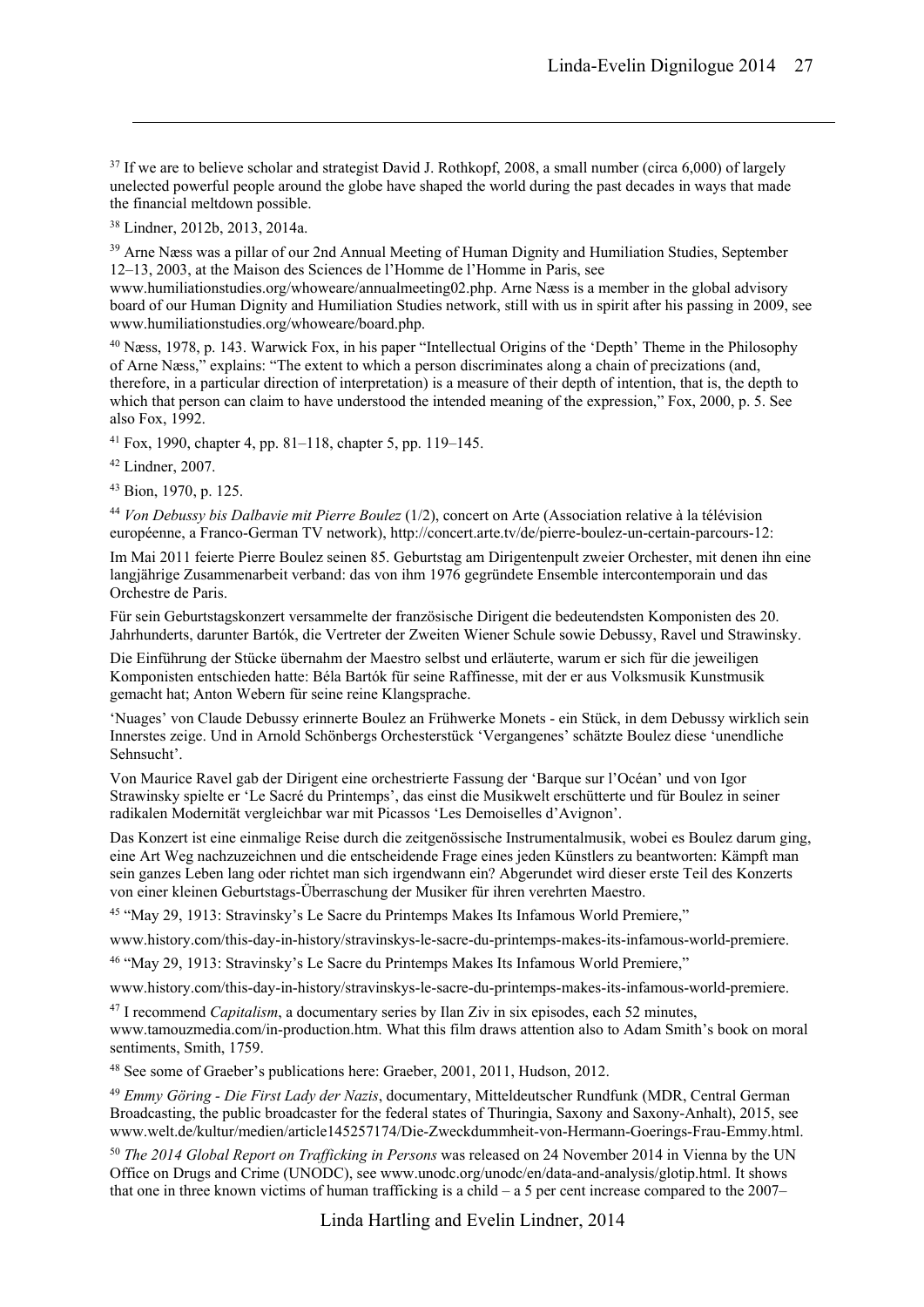2010 period. Girls make up 2 out of every 3 child victims, and together with women, account for 70 per cent of overall trafficking victims worldwide: "Unfortunately, the report shows there is no place in the world where children, women and men are safe from human trafficking," said UNODC Executive Director Yury Fedotov. "Official data reported to UNODC by national authorities represent only what has been detected. It is very clear that the scale of modern-day slavery is far worse."

51 "UN Sounds Alarm to End 'Global Pandemic' of Violence Against Women," *UN News Centre*, November 25, 2014, www.un.org/apps/news/story.asp?NewsID=49443#.VHaVQ8l5VhW.

<sup>52</sup> Kosheek Sewchurran, Associate Professor in Innovation Management and Information Systems, and director for the Executive MBA program at the Graduate School of Business in Cape Town, invited me to present my book *A Dignity Economy*, on July 5, 2013, to his students and colleagues. He was just back from the First Innovation for Sustainability Conference convened by the Academy of Business in Society in Copenhagen, Denmark, 12-15th June 2013. He reported the following: "At the conference, the marketing directors of Unilever excitedly pointed to the huge opportunities to sell products to a growing population of consumers in India, Brazil, Africa, and China. While this utopian view of profitability is a reality, the CEO also pointed out that this will imply that we need six to nine extra planets, as well as growth levels with an environmental impact that goes far beyond the current planetary boundaries," Kosheek Sewchurran, Reflections on the First Innovation for Sustainability Conference run by the Academy of Business in Society, 29th July 2013.

<sup>53</sup> See Evelin Lindner's book *A Dignity Economy*[, Lindner, 2012a.](#page-22-3)

<sup>54</sup> R. Buckminster Fuller, in "The New York Magazine Environmental Teach-In," by Elizabeth Barlow, *The New York Magazine*, March 30, 1970, p. 30,

http://books.google.de/books?id=cccDAAAAMBAJ&printsec=frontcover&redir\_esc=y#v=onepage&q&f=false.

<sup>55</sup> [Beck and Beck-Gernsheim, 2002.](#page-19-9)

<sup>56</sup> [Elias, 1994,](#page-20-14) Elias wrote the manuscript in 1939.

<sup>57</sup> [Bourdieu, 1977,](#page-19-10) p. 17.

1

- <sup>58</sup> [Foucault, 1979,](#page-20-15) [1991.](#page-20-16)
- <sup>59</sup> [Lindner, 2006b,](#page-21-8) p. 175.
- <sup>60</sup> [Galtung, 1996,](#page-20-17) p. 199.
- <sup>61</sup> [Guha and Spivak, 1988.](#page-20-18)
- <sup>62</sup> [Habermas, 1987.](#page-21-9)
- <sup>63</sup> [Collins, 1991.](#page-19-11)

<sup>64</sup> [Madsen, 2014a.](#page-22-10) See als[o Madsen, 2014b.](#page-22-11) Madsen points at the work o[f Illouz, 2008.](#page-21-10)

<sup>65</sup> Madsen refers t[o Weissmann and Crossnational Collaborative Group, 1992.](#page-23-8)

<sup>66</sup> [Cruikshank, 1996,](#page-19-12) [Rose, 1996,](#page-23-9) as quoted in [Madsen, 2014a,](#page-22-10) p. 622.

<sup>67</sup> [Lindner, 2009,](#page-22-12) chapter 8.

<sup>68</sup> [Frances, 2013.](#page-20-19)

<sup>69</sup> Ruben Nelson in his response on November 30, 2014, to "Meaning, Religion, and a Great Transition," by Michael Karlberg, *Great Transition*, December 2014, invited by Paul Raskin,

[www.greattransition.org/publication/meaning-religion-and-a-great-transition.](http://www.greattransition.org/publication/meaning-religion-and-a-great-transition) See als[o Raskin, 2014,](#page-23-10) [Raskin, et](#page-23-11)  [al., 2002.](#page-23-11)

<sup>70</sup> [Horn, 1998,](#page-21-11) see also www.stanford.edu/~rhorn/.

<sup>71</sup> "Protesters decry Metropolitan Opera's 'Death of Klinghoffer'," by Priscilla DeGregory and Yoav Gonen, October 20, 2014, *New York Post*, http://nypost.com/2014/10/20/protesters-decry-metropolitan-operas-death-ofklinghoffer/.

72 "Met Opera Cancels Simulcast of 'Klinghoffer'," by Michael Cooperjune, *The New York Times*, June 17, 2014, http://www.nytimes.com/2014/06/18/arts/music/met-opera-cancels-telecast-of-klinghoffer.html? r=0. This is not the first opera in history to have had an impact on society. There is, for instance, Giuseppe Verdi's Un Ballo i Mascera, which was forced to undergo significant changes due to the censors' refusal to allow the depiction of a monarch's murder on the stage. And, indeed, the opera La Muette de Portici by Daniel Auber, generally regarded as the earliest French grand opera, did incite riots with its nationalistic view, riots that played a large role in the founding of the Kingdom of Belgium.

Linda Hartling and Evelin Lindner, 2014